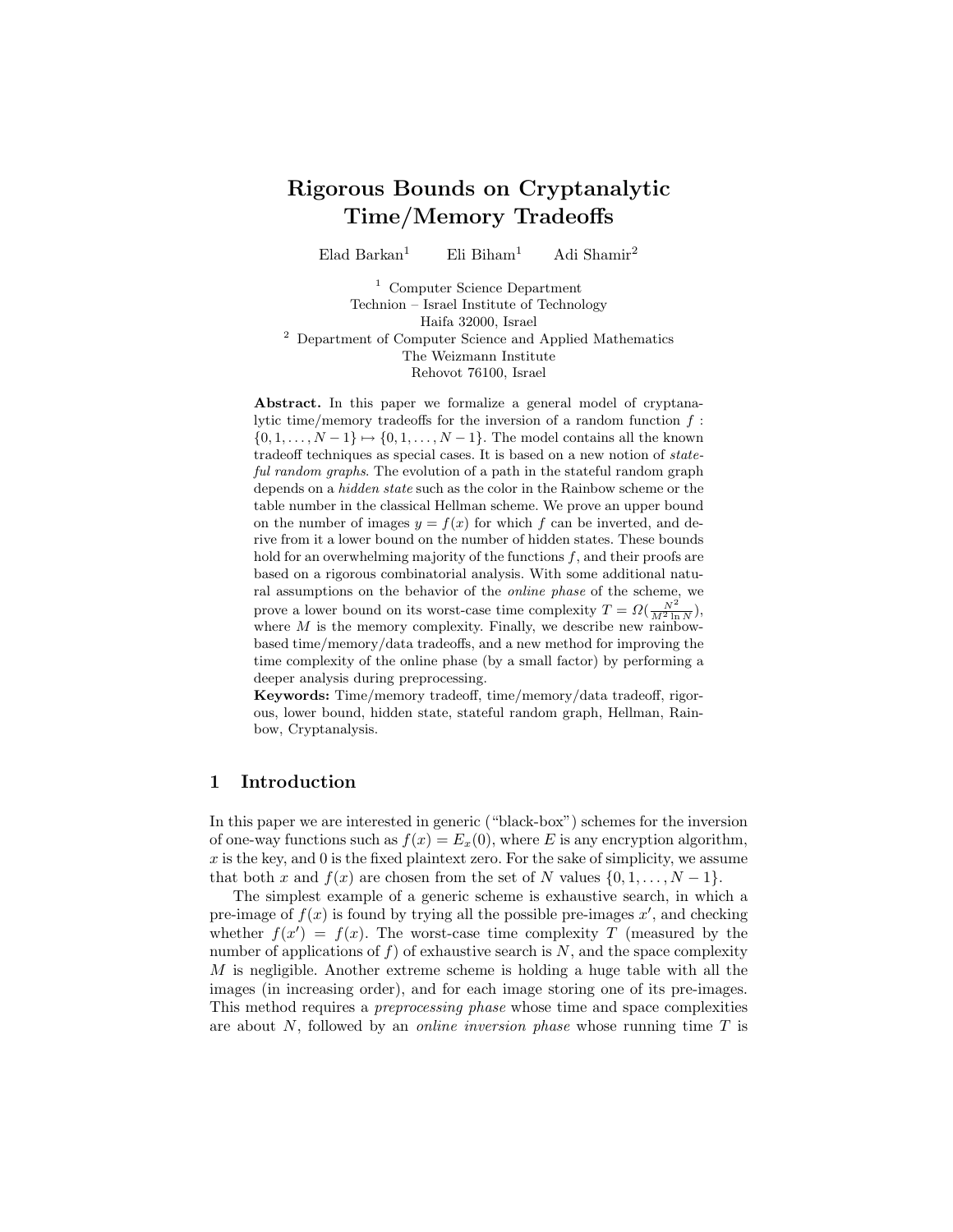negligible and space complexity  $M$  is about  $N$ . Cryptanalytic time/memory tradeoffs deal with finding a compromise between these extreme schemes, in the form of a tradeoff between the time and memory complexities of the online phase (assuming that the preprocessing phase comes for free). Cryptanalytic time/memory/data tradeoffs are a variant which accepts  $D$  inversion problems and has to be successful in at least one of them. This scenario typically arises in stream ciphers, when it suffices to invert the function that maps an internal state to the output at one point to break the cipher. However, the scenario also arises in block ciphers when the attacker needs to recover one key out of D different encryptions with different keys of the same message [4, 5]. Note that for  $D = 1$ the problem degenerates to the time/memory tradeoff discussed above.

#### 1.1 Previous Work

The first and most famous cryptanalytic time/memory tradeoff was suggested by Hellman in 1980 [11]. His tradeoff requires a preprocessing phase with a time complexity of about N and allows a tradeoff curve of  $M\sqrt{T} = N$ . An interesting point on this curve is  $M = T = N^{2/3}$ . Since only values of  $T \le N$  are interesting, this curve is restricted to  $M \geq \sqrt{N}$ . Hellman's scheme consists of several tables, where each table covers only a small fraction of the possible values of  $f(x)$  using chains of repeated applications of f. Hellman rigorously calculated a lower bound on the expected coverage of images by a single table in his scheme. However, Hellman's analysis of the coverage of images by the full scheme was highly heuristic, and in particular it made the formally unjustifiable assumption that many simple variants of  $f$  are independent of each other. Under this analysis, the success rate of Hellman's tradeoff for a random  $f$  is about 55%, which was verified using computer simulations. Shamir and Spencer proved in a rigorous way (in an unpublished manuscript from 1981) that for an overwhelming majority of the functions  $f$ , even the best Hellman table (with chains of unbounded length created from the best collection of start points, which are chosen using an unlimited preprocessing phase) has essentially the same coverage of images as a random Hellman table (up to a multiplicative logarithmic factor). However, they could not rigorously deal with the full (multi-table) Hellman scheme.

In 1982, Rivest noted that in practice, the time complexity is dominated by the number of disk accesses (random access to disk can be many orders of magnitude slower than the evaluation of  $f$ ). He suggested to use distinguished points mtude slower than the evaluation of  $J$ ). He suggested to use distinguished points<br>to reduce the number of disk accesses to about  $\sqrt{T}$ . The idea of distinguished points was described in detail and analyzed in 1998 by Borst, Preneel, and Vandewalle [8], and by Standaert, Rouvroy, Quisquater, and Legat in 2002 [15].

In 1996, Kusuda and Matsumoto [13] described how to find an optimal choice of the tradeoff parameters in order to find the optimal cost of an inversion machine. Kim and Matsumoto [12] showed in 1999 how to increase the precomputation time to allow a slightly higher success probability. In 2000, Biryukov and Shamir [6] generalized time/memory tradeoffs to time/memory/data tradeoffs, and discussed specific applications of these tradeoffs to stream ciphers.

A new time/memory tradeoff scheme was suggested by Oechslin [14] in 2003. It claims to save a factor 2 in the worst-case time complexity compared to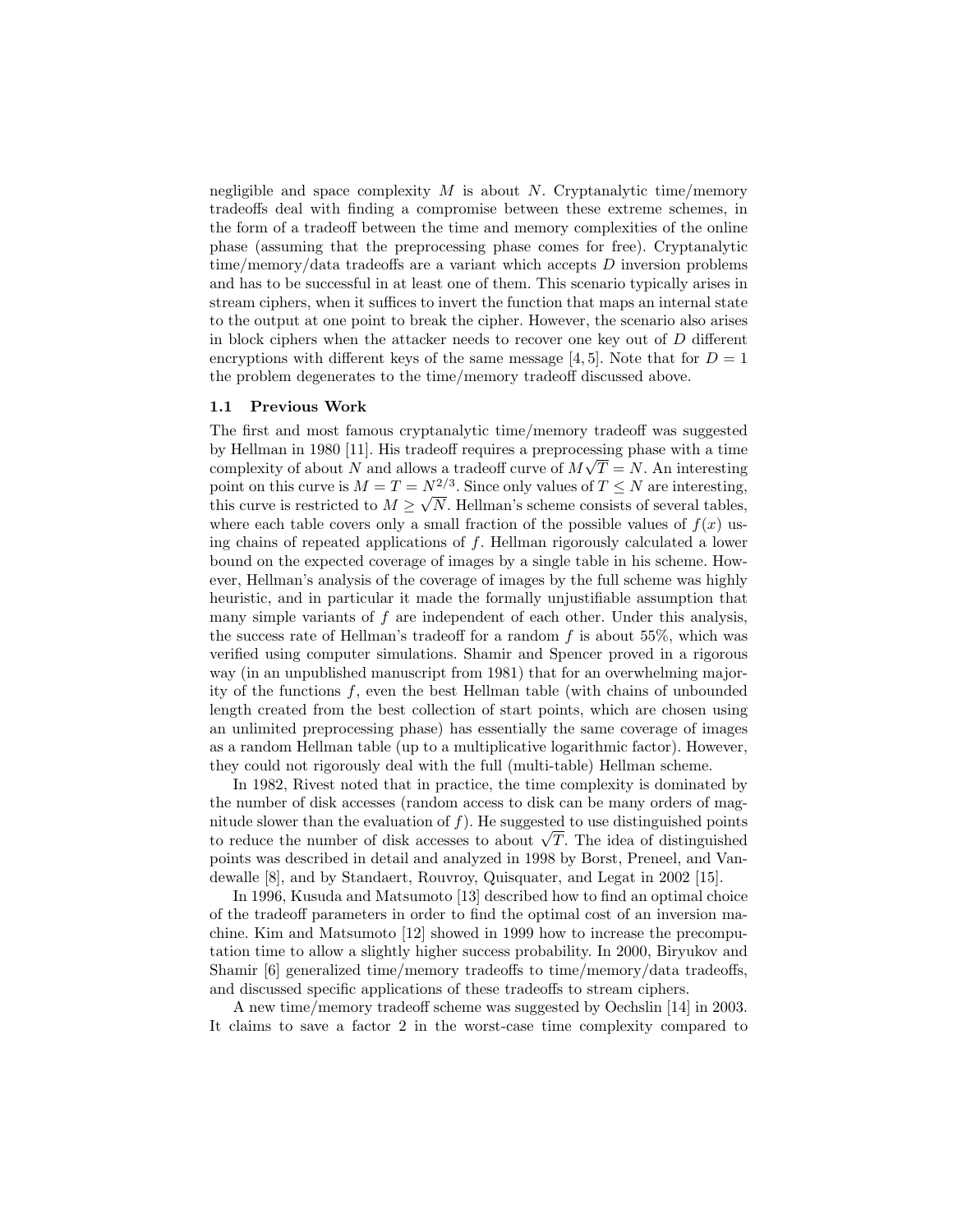Hellman's original scheme (see Section 6.1 for a discussion of this point). Another interesting work on time/memory tradeoffs was performed by Fiat and Naor [9, 10] in 1991. They introduce a rigorous time/memory tradeoff for inverting any function. Their tradeoff curve is less favorable compared to Hellman's tradeoff, but it can be used to invert any function rather than a random function.

A question which naturally arises is what is the best tradeoff curve possible for cryptanalytic time/memory tradeoffs? Yao [16] showed that  $T = \Omega(\frac{N \log N}{M})$ is a lower bound on the time complexity, regardless of the structure of the algorithm, where  $M$  is measured in bits. This bound is essentially tight in case  $f$  is a single-cycle permutation.<sup>3</sup> However, the question remains open for functions which are not single-cycle permutations. Can there be a better cryptanalytic time/memory tradeoff than what is known today?

### 1.2 The Contribution of This Paper

In this paper we formalize a general model of cryptanalytic time/memory tradeoffs, which includes all the known schemes (and many new schemes). In this model, the preprocessing phase is used to create a *matrix* whose rows are long chains (where each link of a chain includes one oracle access to  $f$ ), but only the start points and end points of the chains are stored in a table, which is passed to the online phase (the chains in the matrix need not be of the same length).

The main new concept in our model is that of a hidden state, which can affect the evolution of a chain. Typical examples of hidden states are the table number in Hellman's scheme and the color in a Rainbow scheme. The hidden state is an important ingredient of time/memory tradeoffs. Without it, the chains are paths in a single random graph, and the number of images that these chains can cover is extremely small (as shown heuristically in [11] and rigorously by Shamir and Spencer). We observe that in existing schemes, almost all of the online running time is spent on discovering the value of the hidden state (hence the name hidden state), which means that it is advisable to keep the number of hidden states minimal. Once the correct hidden state is found, the online phase needs to spend only about a square root of the running time to complete the inversion.

The main effect of the hidden state is that it increases the number of nodes in the graph from N to  $NS$ , where S is the number of values that the hidden state can assume. The new larger graph is called the *stateful random graph*, and the chains we create are paths in this graph. Two nodes in the stateful random graph defined by a particular  $f$  are connected by an edge:



if  $(y_{i+1}, s_{i+1})$  is the (unique) successor of  $(y_i, s_i)$  defined by a deterministic transition function, where  $y_i$  and  $y_{i+1}$  are the outputs of the f function in the two consecutive steps, and  $s_i$ ,  $s_{i+1}$  are the respective values of the hidden state during the creation of  $y_i$  and  $y_{i+1}$  (see Figure 1). The evolution of the y values along a path in the stateful random graph is "somewhat random" since it is

 $3 \text{ In } [11]$  and in the rest of this paper, M represents the number of start points, rather than the number of bits used to represent them.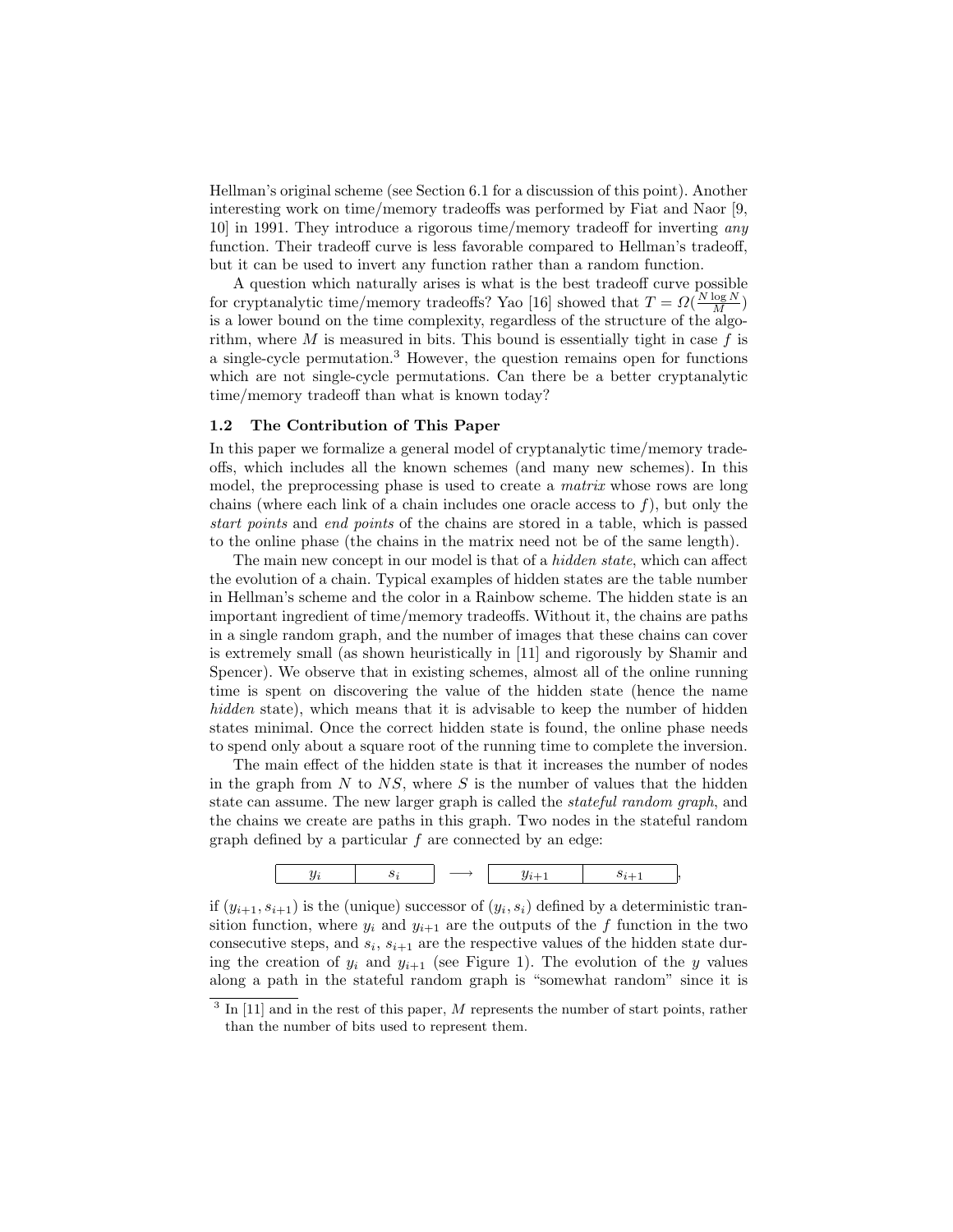determined by the random function f applied to a possibly non-random input. However, the evolution of the hidden state  $(s_i \text{ and } s_{i+1})$  can be totally controlled by the designer of the scheme.

The larger number of nodes is what allows chains to cover a larger number of images y, by reducing the probability of collisions. We rigorously prove that for any time/memory scheme and for an overwhelming majority of the functions f, the number of images that can be covered by any collection of  $M$  chains is bounded from above by  $2\sqrt{SNM \ln(SN)}$ , where  $M = N^{\alpha}$  for any  $0 < \alpha < 1$ . Intuitively it might seem that making S larger at the expense of N should cause the coverage to be larger (as S can be made to behave more like a permutation). Surprisingly,  $S$  and  $N$  play the same role in the bound. The product  $SN$  (which is the number of nodes in the stateful random graph) remains unchanged if we is the number of nodes in the stateful random graph) remains unchanged if we<br>enlarge S at the expense of N or vice versa. Note that  $\sqrt{SNM}$  is about the coverage that is expected with the Hellman or Rainbow schemes, and thus even for the best choice of start points and path lengths (found with unlimited preprocessing best choice of start points and path lengths (found with unlimited preprocessing time), there is only a small factor of at most  $2\sqrt{\ln SN}$  that can be gained in the coverage. We use the above upper bound to derive a lower bound on the number S of hidden states required to cover at least half of the images by the matrix.

Under some additional natural assumptions on the behavior of the online phase, we give a lower bound on the worst-case time complexity:

$$
T \ge \frac{1}{1024 \ln N} \frac{N^2}{M^2},
$$

where the success probability is at least  $1/2<sup>4</sup>$  Therefore, either there are no fundamentally better schemes, or their structure will have to violate our assumptions. Finally we show a similar lower bound for time/memory/data tradeoffs:

$$
T \geq \frac{1}{1024 \ln N} \frac{N^2}{D^2 M^2}.
$$

#### 1.3 Structure of the Paper

The model is formally defined in Section 2, and in Section 3 we prove the rigorous upper bound on the coverage of  $M$  chains in a stateful random graph. Section  $4$ uses this bound to derive a lower bound on the number of hidden states. The lower bound on the time complexity (under additional assumptions) is given in Section 5. Additional observations and notes appear in Section 6, and the paper is summarized in Section 7. Appendix A contains an extension of the bound of Section 3 to a special case needed in Section 5. We refer the reader to [11, 14] for the details of previous tradeoffs schemes, or see a summary in [3, Appendix A.3].

# 2 The Stateful Random Graph Model

The class of time/memory tradeoffs that we consider in this paper can be seen as the following game: An adversary commits to a generic scheme with oracle

 $4$  We use constants rather than big  $O$  notation to demonstrate that no huge constants are involved; however, we do not claim that these constants are tight.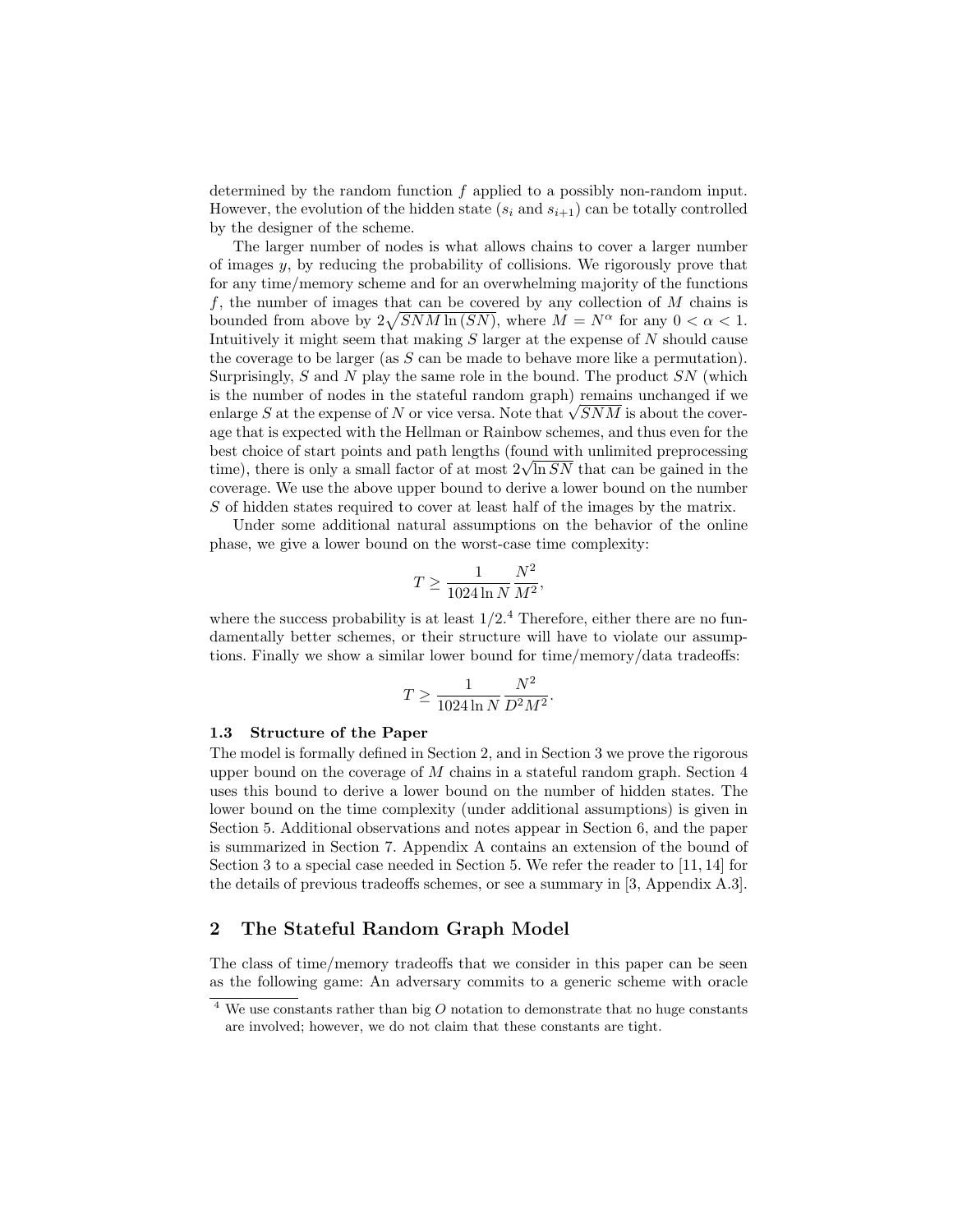

Fig. 1. A Typical Chain — A Path in the Stateful Random Graph

accesses to a function f, which is supposed to invert f on most images y. Then, the actual choice of  $f$  is revealed to the adversary, who is allowed to perform an unbounded precomputation phase to construct the best collection of M chains. The chains are not necessarily of the same length, and the collection of the M chains is called the *matrix*. Then, during the *online phase*, a value  $y$  is given to the adversary, who should find x such that  $f(x) = y$  using the scheme it committed to. We are interested in the time/memory complexities of schemes for which the algorithm succeeds to invert y with probability of at least  $1/2$  for an overwhelming majority of random functions f.

In the model that we consider, we are generous to the adversary by not counting the size of the memory that is needed to represent the scheme that it has committed to. Having been generous, we cannot allow the adversary to choose the scheme after f is revealed, as the adversary can use his knowledge to avoid collisions during the chain creation processes, and thus cover almost all the images using a single Hellman table.<sup>5</sup>

We do not impose any restrictions on the behavior of the preprocessing algorithm, but we require that it performs all oracle accesses to  $f$  through a sub-algorithm. When the preprocessing algorithm performs a series of oracle accesses to  $f$ , in which each oracle access can depend on the result of previous oracle accesses in the series, it is required to use the sub-algorithm. We call such a series of oracle accesses a chain. The hidden state is the internal state of the sub-algorithm (without the input/output of  $f$ ).

A typical chain of the sub-algorithm is depicted in Figure 1, where by U we denote the function that updates the internal state of the sub-algorithm and prepares the next input for  $f$ , and by h we denote the entire complex of  $U$  together with the oracle access to  $f$  (i.e., an application of h corresponds to a single computation step of the sub-algorithm). We denote by  $s_i$  the hidden state which accompanies the output  $y_i$  of f in the sub-algorithm. The choice of U by the adversary together with  $f$  defines the stateful random graph, and  $h$  can be seen as the function that takes us from one node  $(y_{i-1}, s_{i-1})$  in the stateful random graph

<sup>&</sup>lt;sup>5</sup> In the *auxiliary memory* variant of the model, we can allow the scheme to depend on an additional collection of  $M \log_2 N$  bits, which the adversary chooses during the preprocessing. Thus, the adversary can customize his scheme to the specific function  $f$  by giving it a free *advice* of limited size. This variant includes schemes such as the one presented in [10]. Analysis (briefly given in Appendix A) shows that this variant is stronger than the regular model only by a small constant factor, and thus, we restrict our discussion to the regular model without loss of generality.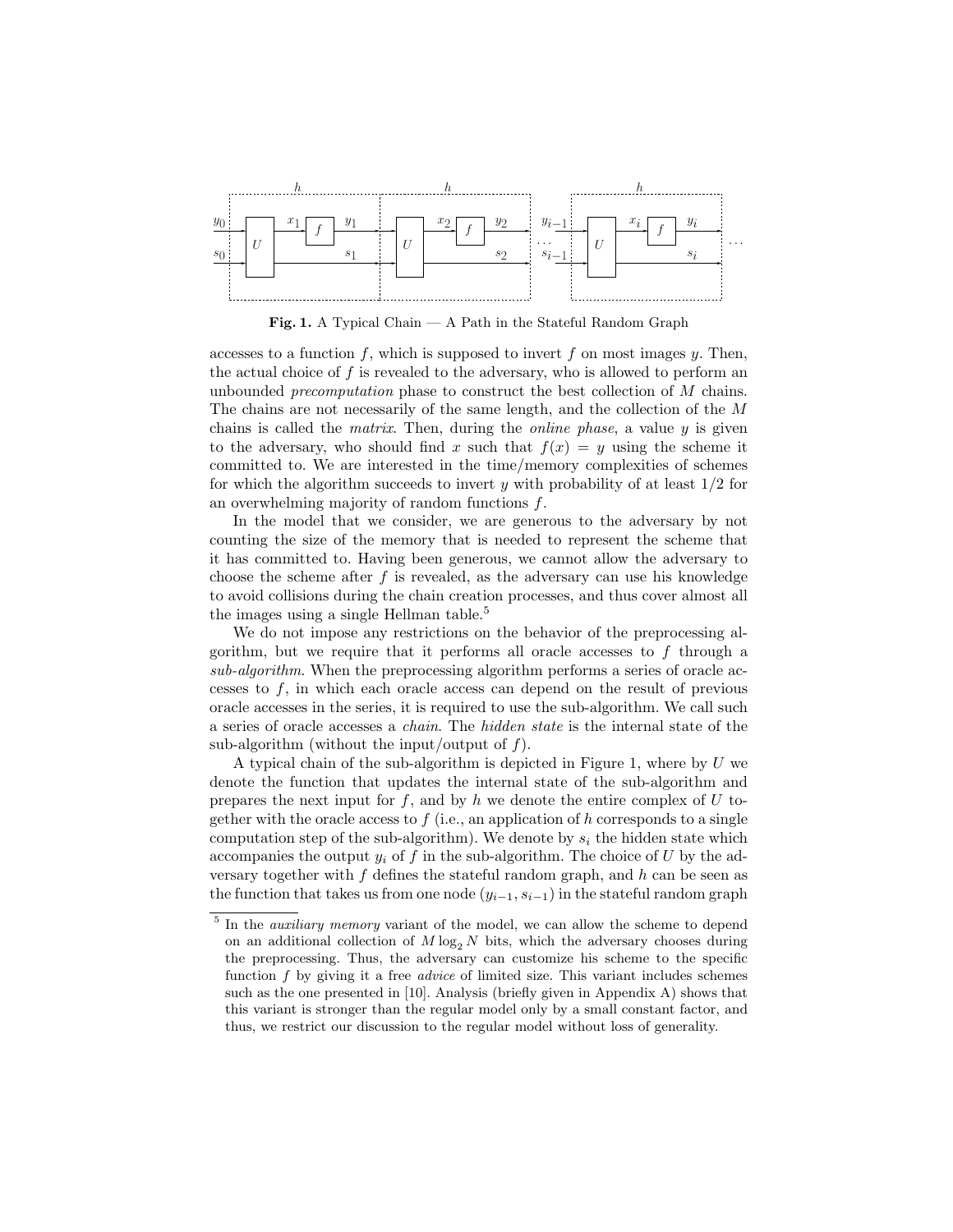

Fig. 2. Four Examples of Stateful Random Graphs

to the next node  $(y_i, s_i)$ . U is assumed to be deterministic (if a non-deterministic U is desired, then the randomness can be given as part of the first hidden state  $s_0$ , and thus each node in the stateful random graph has an out-degree of 1.

Choosing U such that  $s_i = s_{i-1}+1 \pmod{N}$  and  $x_i = s_{i-1}$  creates a stateful random graph that goes over all the possible images of  $f$  in a single-cycle (depicted in Figure 2.A), and thus represents exhaustive search (note that the  $y_{i-1}$ is ignored by U and thus all its N values with the same hidden state  $s_{i-1}$  converge to the same node  $(f(s_{i-1}), s_{i-1}+1))$ . Such a cycle is very easy to cover even with a single path, but at the heavy price of using N hidden states. At the other extreme, we can construct a stateful random graph (see Figure 2.B) that requires a full lookup table to cover all images of f by choosing U as: if  $s_{i-1} = 1$  then  $x_i = y_{i-1}$  and  $s_i = 0$ , else  $x_i = s_i = 0$ . In this function, each  $(y_{i-1}, 1)$  is mapped by h to  $(f(y_{i-1}), 0)$ , and all these values are mapped to the same node  $(f(0), 0)$ .

As another example consider the mapping  $x_i = y_{i-1}$  and  $s_i = g(s_{i-1})$ , where g is some function. This mapping creates a stateful random graph which is the direct product of the random graph induced by  $f$ , and the graph induced by  $g$ (this graph is not shown in Figure 2). We can implement Hellman's scheme by setting  $x_i = y_{i-1} + s_i \pmod{N}$  and  $s_i = s_{i-1}$ , where  $s_i$  represents the table number to which the chain belongs. This stateful random graph (see Figure 2.C) consists of S disconnected components, where each component is defined by  $h$  and a single hidden state. Finally, we can implement a Rainbow scheme by setting  $x_i = y_{i-1} + s_{i-1} \pmod{N}$  and  $s_i = s_{i-1} + 1 \pmod{S}$ , where S is the number of colors in the scheme. This stateful random graph (see Figure 2.D) looks like a layered graph with  $S$  columns and random connections between adjacent columns (including wrap-around links).

The preprocessing algorithm can stop the sub-algorithm at any point, using any strategy that may or may not depend on the value of the hidden states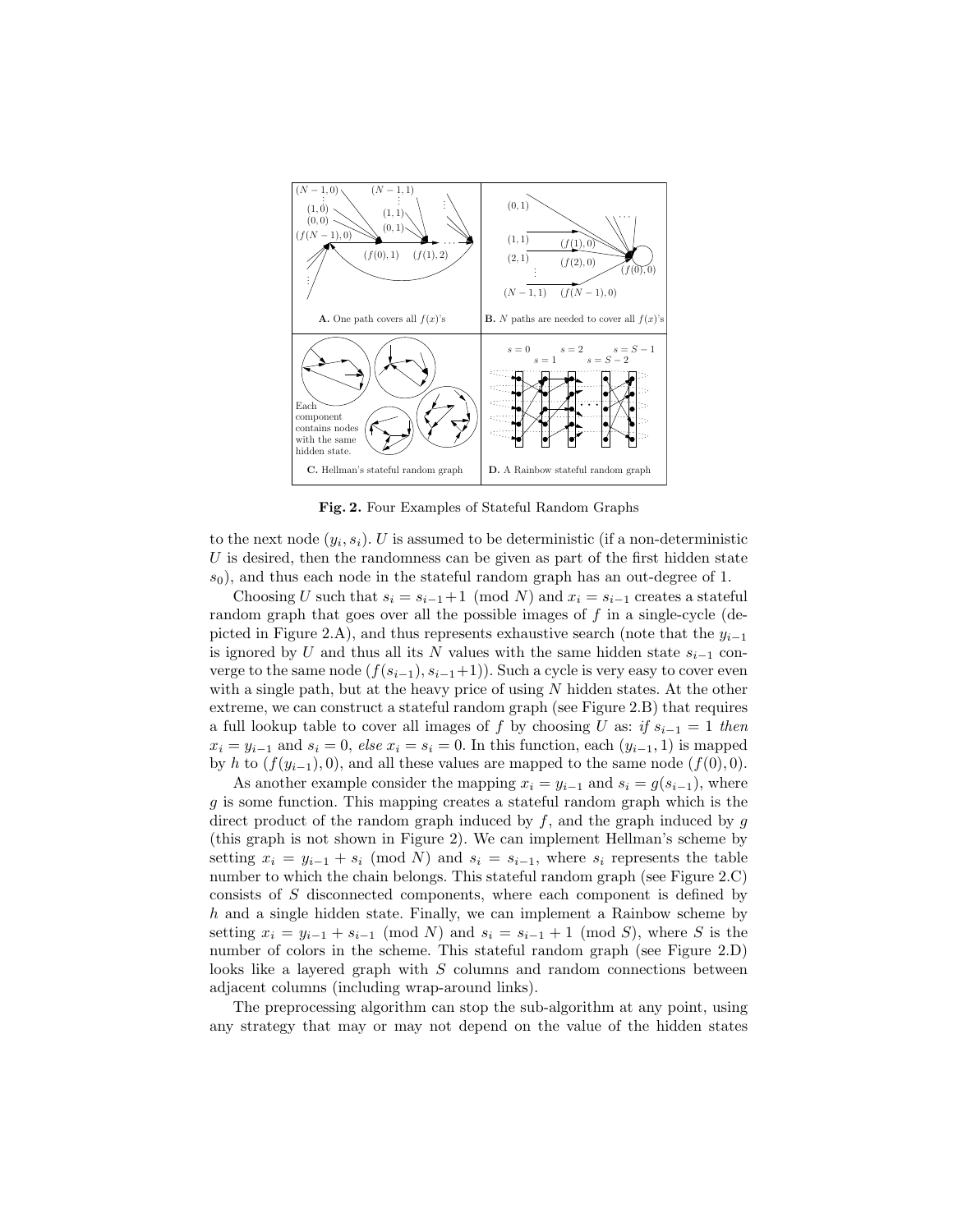and the results of the oracle accesses, and it can use unbounded amount of additional space during its execution. For example, in Hellman's original method, the chain is stopped after t applications of f. Therefore, the internal state of the preprocessing algorithm must contain a counter that counts the length of the chain. However, the length of the chain does not affect the way the next link is computed, and therefore this counter can be part of the internal state of the preprocessing algorithm rather than the hidden state of the sub-algorithm. As a result, only the table number has to be included in the hidden state of Hellman's scheme. In the Rainbow scheme, however, the current location in the chain determines the way the next link is computed, and thus the index of the link in the chain must be part of the hidden state. The two kinds of states affect the development of chains in completely different ways: the hidden state can actually affect the values in the chain (as  $U$  depends on the hidden state), while any state which is not included in the hidden state can only stop the development of the chain, but not affect its values. As shown later, the number of hidden states strongly affects the success probability and the running time of the online phase.

The preprocessing algorithm can store in a table only the start points and end points of up to M chains, which are used by the *online algorithm*. Note that the requirement of passing information from the preprocessing phase to the online phase only in the form of chains does not restrict our model in any way, as the sub-algorithm that creates the chains can be designed to perform any computation. Moreover, the preprocessing algorithm can encode any information as a collection of start points, which the online algorithm can decode to receive the information. Also note that this model of a single table can accommodate multiple tables (for example, Hellman's multiple tables) by including with each start point and end point the respective value of the hidden-state.

The input of the online algorithm is  $y$  that is to be inverted, and the table generated by the preprocessing algorithm. We require that the online algorithm performs all oracle accesses to f (including chain creation) through the same subalgorithm used during the preprocessing. In the variant of time/memory/data tradeoffs, the input of the online algorithm consists of D values  $y_1, y_2, \ldots, y_D$ and the table, and it suffices that the algorithm succeeds in inverting one image. This concludes the definition of our model.

In existing time/memory tradeoffs, the online algorithm assumes that the given  $y = f(x)$  is covered by the chains in the table. Therefore, y appears with some hidden state  $s_i$ , which is unfortunately unknown. The algorithm sequentially tries all the values that  $s_i$  can assume, and for each one of them it initializes the sub-algorithm on  $(y, s_i)$ . The sub-algorithm is executed a certain number of steps (for example, until an end point condition has been reached). Once an end point that is stored in the table has been found, the start point is fetched, and the chain is reconstructed to reveal the  $x_i$  such that  $y = f(x_i)$ .<sup>6</sup> Existing

 $6$  Note that the fact that an end point is found does not guarantee a successful inversion of y. Such a failure in inversion is called a false alarm, and it can be caused, for example, when the chain that is recreated from  $y$  merges with a chain (of the matrix) that does not contain y.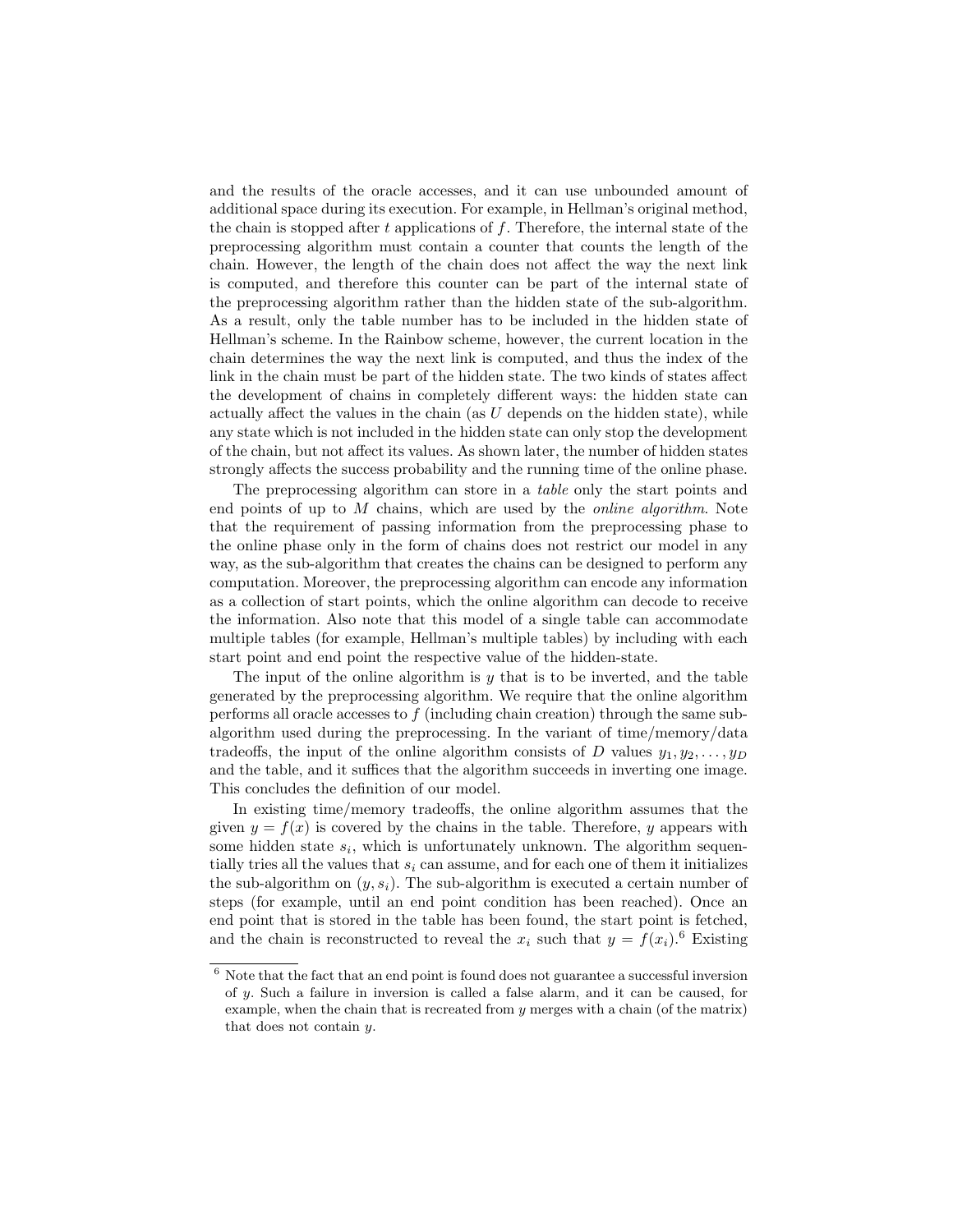time/memory/data tradeoffs work in a similar way, and the process is repeated for each one of the  $D$  given images.

# 2.1 Coverage Types and Collision of Paths in the Stateful Random Graph

A Table with M rows induces a certain coverage of the stateful random graph. Each row in the table contains a start point and an end point. For each such pair, the matrix associated with the table contains the chain of points spanned between the start point and the end point in the stateful random graph. The set of all the points  $(y_i, s_i)$  on all these chains is called the *gross coverage* of the stateful random graph that is induced by the table.

The gross coverage of the M paths is strongly affected by collisions of paths. Two paths in a graph collide once they reach a common node in the graph, i.e., two links in two different chains have the same  $y_i$  value and the same hidden state  $s_i$ . From this point on, the evolution of the paths is identical (but, the end points, which can be chosen arbitrarily on the path, might be different). As a result, the joint coverage of the two paths might be greatly reduced (compared to paths that do not collide). It is important to note that during the evolution of the paths, it is possible that the same value  $y_i$  repeats under different hidden states. However, such a repetition does not cause a collision of the paths.

To analyze the behavior of the online algorithm, we are interested in the net *coverage*, which is the number of different  $y_i$  values that appear during the evolution of the M paths, regardless of the hidden state they appear with, as this number represents the total number of images that can be inverted. Clearly, the gross coverage of the M paths is larger than or equal to the net coverage of the paths.

When we ask what is the maximum gross or net coverage that can be gained from a given start point, we can ignore the end point and allow the path to be of unbounded length, since eventually the path loops (as the graph is finite). Once the path loops, the coverage cannot grow further. An equivalent way of achieving the maximum coverage of M paths is by choosing the end point of each path to be the point  $(y_i, s_i)$  along the path whose successor is the first point seen for the second time along this path.

# 3 A Rigorous Upper Bound on the Net Coverage of M Chains in a Stateful Random Graph

In this section we formally prove the following upper bound on the net coverage:

**Theorem 1.** Let  $A = \sqrt{SNM \ln(SN)}$ , where  $M = N^{\alpha}$ , for any  $0 < \alpha < 1$ . For any U with S hidden states, with overwhelming probability over the choice of  $f: \{0, 1, ..., N-1\} \mapsto \{0, 1, ..., N-1\}$ , the net coverage of images  $(y = f(x))$ values) on any collection of M paths of any length in the resulting stateful random graph is bounded from above by 2A.

This theorem shows that even though stateful random graphs can have many possible shapes, the images of  $f$  they contain can only be significantly covered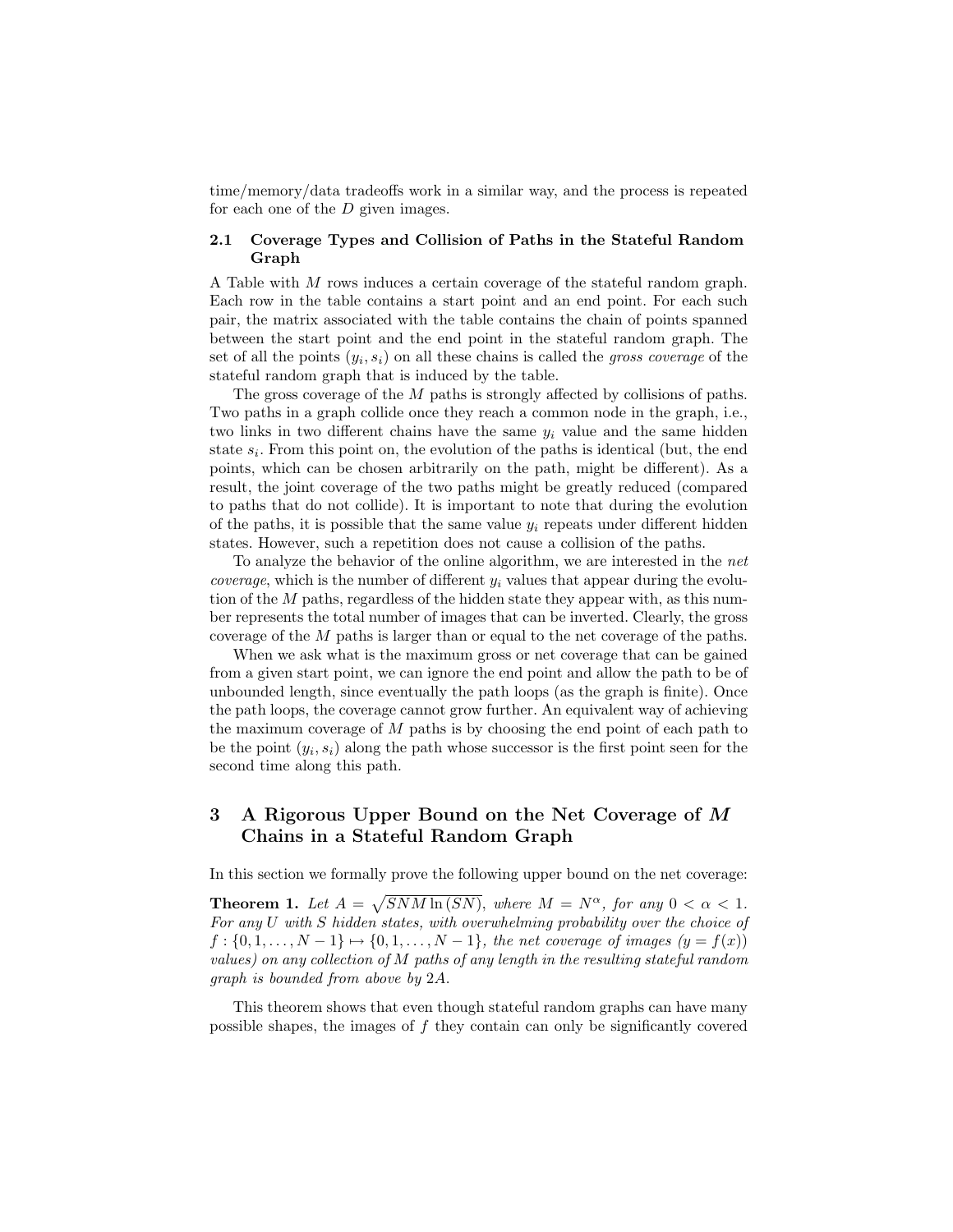$$
\begin{array}{c|cc}\n & M_1 M_2 \cdots M_{N}^{NS} \\
\hline\nf_1 & 0 & 0 \\
f_2 & 1 & 0 \\
\vdots & \\
f_{N}^N\n\end{array}
$$

**Fig. 3.** A Table W denoting for each function  $f_i$  whether the net coverage obtained from the set of start points  $M_j$  is larger (1) or smaller (0) than 2A

by using many paths or many hidden states (or both), as defined by the implied tradeoff formula above. Without loss of generality, we can assume that  $S < N$ , since otherwise the claimed bound is larger than  $N$ , and clearly, the net coverage can never exceed N.

### 3.1 Reducing the Best Choice of Start Points to the Average Case

In the first phase of the proof, we reduce the problem of bounding the best coverage (gained by the best collection of M start points) to the problem of bounding the coverage defined by a random set of start points and a random  $f$ . We do it by constructing a huge table  $W$  (as shown in Figure 3) which contains a row for each possible function  $f$ , and a column for each possible set of  $M$  start points. In entry  $W_{i,j}$  of the table we write 1 if the net coverage obtained by the set  $M_i$  of start points for function  $f_i$  (extended into paths of unbounded length) is larger than our bound  $(2A)$ , and we write 0 otherwise. Therefore, a row i with all zeros means that there is no set of start points for the function  $f_i$  that can achieve a net coverage larger than 2A.

To prove the theorem, it suffices to show that the number of 1's in the table, which we denote by  $#1$ , is much smaller than the number of rows, which we denote by  $\#r$  (i.e.,  $\#1 \ll \#r$ ). From counting considerations, the vast majority of rows contain only zeros, and the correctness of the theorem follows.

We can express the number of 1's in the table by the number of entries multiplied by the probability that a random entry in the table contains 1, and require that the product is much smaller than  $\#r$ , i.e.,  $\#1 = \text{Prob}(W_{i,j} =$  $1) \cdot \text{\#c} \cdot \text{\#r} \ll \text{\#r}$ , where  $\text{\#c}$  is the number of columns in the table. Therefore, it suffices to show that for a random choice of the function  $f$  and a random set of start points,  $\text{Prob}(W_{i,j} = 1) \cdot \text{#c}$  is very close to zero. We have thus reduced the problem of proving that the coverage in the best case is smaller than 2A, to bounding the number of columns multiplied by the probability that the average case is larger than 2A. This is proven in the next few subsections.

### 3.2 Bounding  $\text{Prob}(W_{i,j}=1)$

We bound  $Prob(W_{i,j} = 1)$  by constructing an algorithm that counts the net coverage of a given function  $f$  and a given set of  $M$  start points, and analyzing the probability that the coverage is larger than 2A. During this analysis, we would like to consider each output of  $f$  as a new and independent coin flip, as  $Prob(W_{i,j} = 1)$  is taken over a uniform choice of the function f. However, this assumption is justified only when  $x_i$  does not appear as an input to f on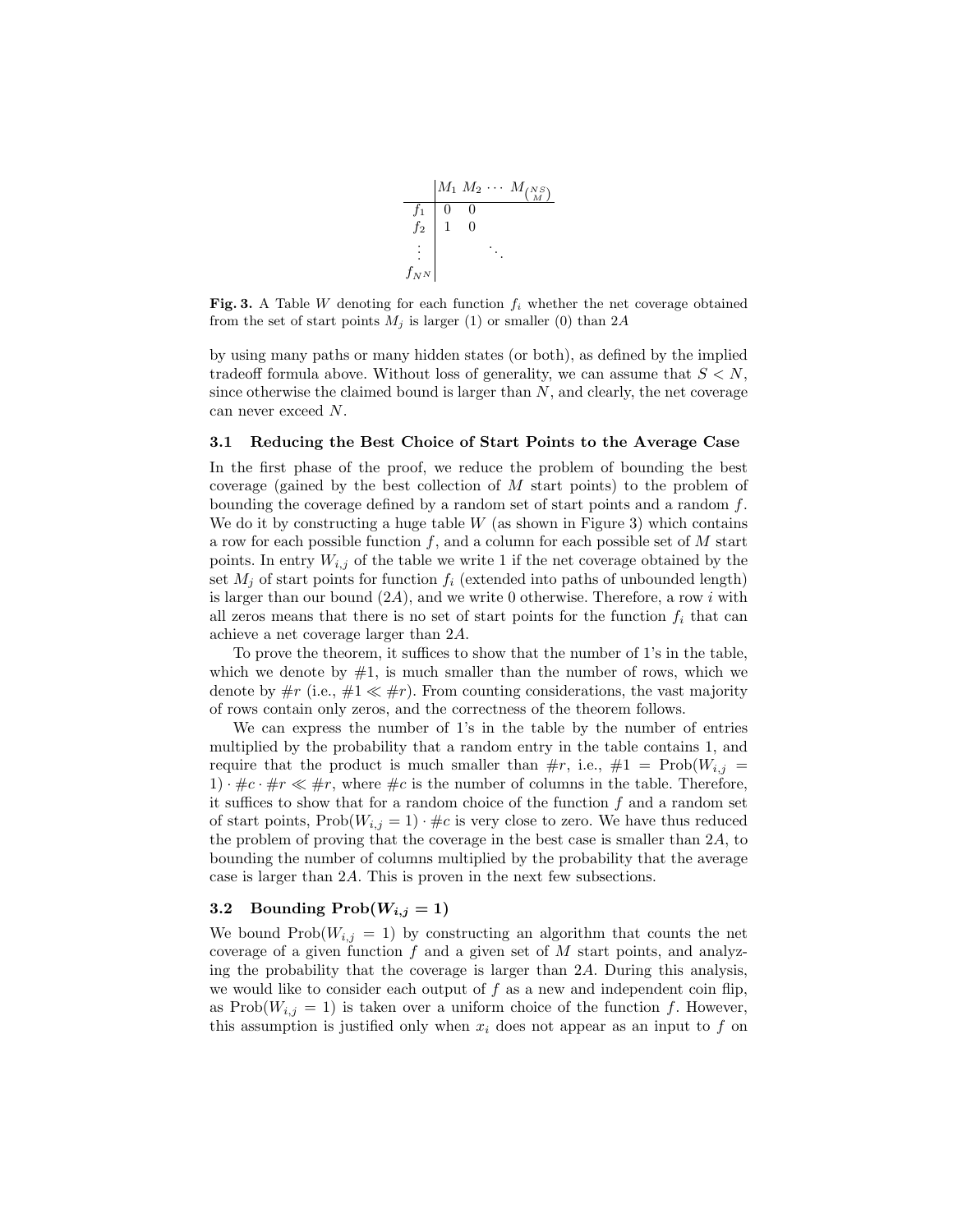

Fig. 4. A Particular Algorithm for Counting the Net Coverage

any previously considered point. In this case we say that  $x_i$  is fresh, and this freshness is a sufficient condition for  $f$ 's output to be random and independent of any previous event.

Denote by  $\overset{x_i}{\rightarrow}(y_i, s_i)$  the event of reaching the point  $(y_i, s_i)$ , where  $x_i$  is the input of f during the application of h, i.e.,  $y_i = f(x_i)$ . When we view the points  $(y_i = f(x_i), s_i)$  as nodes in the stateful random graph, the value  $x_i$  is a property of the edge that enters  $(y_i, s_i)$ , rather than a property of the node itself, since the same  $(y_i, s_i)$  might be reached from several preimages. The freshness of  $x_i$ (at a certain point in time) depends on the order in which we evolve the paths (the  $x_i$  is fresh the first time it is seen, and later occurrences of  $x_i$  are not fresh), but it should be clear that the net coverage of a set of paths is independent of the order in which the paths are considered.

The algorithm is described in Figure 4. It refers to the ratio  $A/S$ , which for the sake of simplicity we treat as an integer. Note that  $A/S \geq 2\sqrt{M \ln(NS)}$ (as  $S \langle N \rangle$ , and  $A/S \gg 1$  (as N grows to infinity) since  $M = N^{\alpha}$ . Thus, the rounding of  $A/S$  to the nearest integer causes only a negligible effect.

**Lemma 1.** At the end of the algorithm  $NetCoverage$  is the size of the net coverage.

**Proof** We observe that the algorithm processes all the points  $(y_i, s_i)$  that are in the coverage of the chains originating from the  $M$  start points, since it only stops a path when it encounters a collision.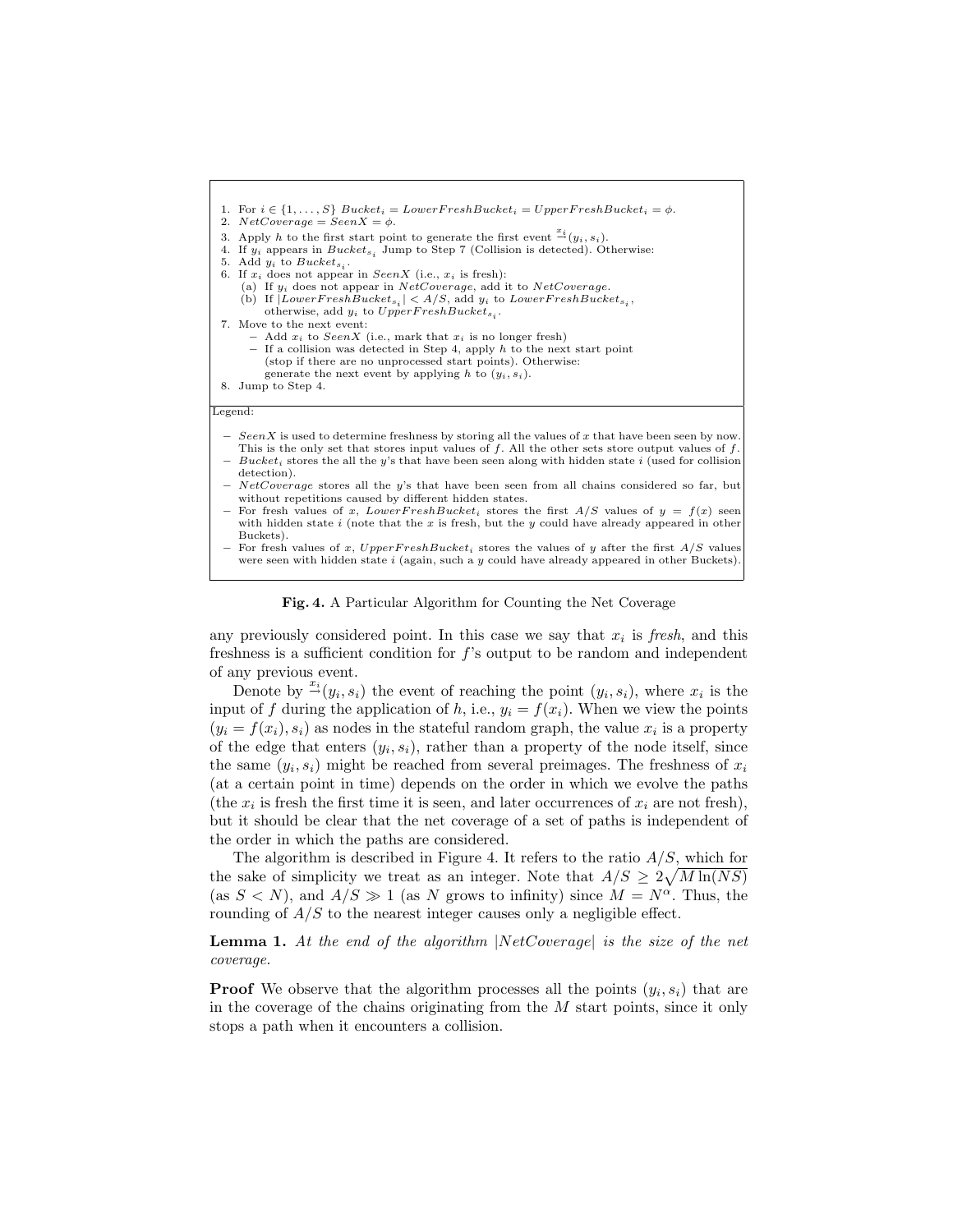A necessary condition for a  $y_i = f(x_i)$  to be counted in the net coverage is that  $y_i$  appears in an event  $\stackrel{x_i}{\rightarrow}(y_i, s_i)$  that is not a collision and in which  $x_i$ is fresh. If this condition holds, the algorithm reaches Step 6a, and adds  $y_i$  to  $NetCoverage$  only if the sufficient condition  $y_i \notin NetCoverage$  holds.

At the end of the algorithm  $NetCoverage = \bigcup_{i=1}^{S} (LowerFreshBucker_i \cup$  $Upper FreshBucket<sub>i</sub>$ ), and thus

$$
|NetCoverage| \leq \sum_{i=1}^{S} (|LowerFreshBucker_i| + |UpperFreshBucker_i|),
$$

since each time a  $y_i$  value is added to  $NetCoverage$  (in Step 6a) it is also added to either LowerFreshBucket or UpperFreshBucket in Step 6b. We use this inequality to upper bound |NetCoverage|.

Bounding  $\sum_{i=1}^{S} |LowerFreshBacket_i|$  is easy, as the condition in Step 6b assures that for each *i*,  $|LowerFreshBucket_i| \leq A/S$ , and thus their sum is at most A. Bounding  $\sum_{i=1}^{S} |UpperFreshBacket_i|$  requires more effort, and we do it with a series of observations and lemmas.

Our main observation on the algorithm is that during the processing of an event  $\stackrel{x_i}{\rightarrow}(y_i, s_i)$ , the value  $y_i$  is added to  $UpperFreshBucket_{s_i}$  if and only if:

- 1.  $x_i$  is fresh (Step 6); and
- 2. LowerFreshBucket<sub>si</sub> contains exactly  $A/S$  values (Step 6b); and
- 3.  $(y_i, s_i)$  does not collide with a previous point placed in the same bucket (Step 4).

**Definition 1.** An event  $\stackrel{x_i}{\rightarrow}(y_i, s_i)$  is called a coin toss if the first two conditions hold for the event.

Therefore, a  $y_i$  is added to  $UpperFreshBuckets_i$  only if  $\overset{x_i}{\rightarrow}(y_i, s_i)$  is a coin toss (but not vice versa), and thus the number of coin tosses serves as an upper bound on  $\sum_{i=1}^{S} |UpperFreshBucket_i|$ .

Our aim is to upper bound the net coverage (number of images in the coverage) by the number of different  $x$  values in the coverage (which is equal to the number of fresh  $x$ 's), and to bound the number of fresh  $x$ 's by  $A$  (for lower fresh buckets) plus the number of coin tosses (upper fresh buckets).

**Definition 2.** A coin toss  $\overset{x_i}{\rightarrow} (y_i, s_i)$  is called successful if before the coin toss  $y_i \in LowerFreshBuckets_i$ .

Observe that a successful coin toss causes a collision, as  $Lower FreshBuckets_s \subseteq$  $Buckets_i$  at any point in time, i.e., a successful coin toss means that the node  $(y_i, s_i)$  in the graph was already visited at some previous time (the collision is detected at Step 4). Note that a collision can also be caused by events other than a successful coin toss (and these events are not interesting in the context of the proof): For example, a coin toss might cause a collision in case  $y_i \in Buckets_i$ (but  $y_i \notin UpperFreshBuckets_i \bigcup LowerFreshBuckets_i$ ) before the coin toss.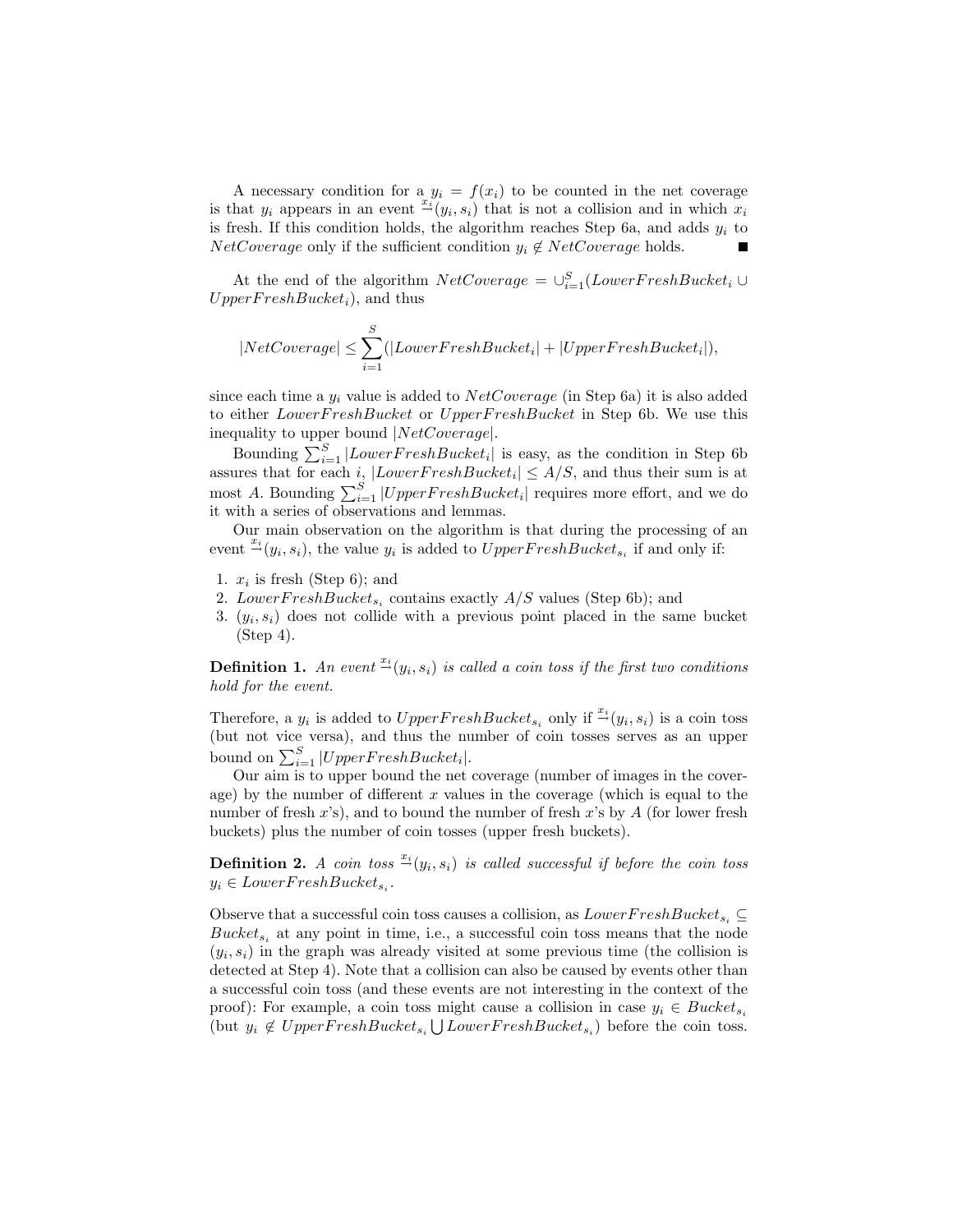Another example is when  $x_i$  is not fresh, and therefore,  $\stackrel{x_i}{\rightarrow} (y_i, s_i)$  is not a coin toss, but  $y_i \in Buckets_i$  before the event  $(x_i$  was marked as seen in an event of a hidden state different than  $s_i$ ).

Since each chain ends with the first collision that is seen, the algorithm stops after encountering exactly M collisions, one per path. As a successful coin toss causes a collision, there can be at most M successful coin tosses in the coverage.

Note that the choice of some of the probabilistic events as coin tosses can depend on the outcome of previous events (for example,  $Lower FreshBacket$ , must contain  $A/S$  points before a coin toss can occur for hidden state s), but not on the current outcome. Therefore, once an event is designated as a coin toss we have:

**Lemma 2.** A coin toss is successful with probability of exactly  $A/(SN)$ , and the success (or failure) is independent of any earlier probabilistic event.

**Proof** As  $x_i$  is fresh,  $y_i = f(x_i)$  is truly random (i.e., chosen with uniform distribution and independently of previous probabilistic events). There are exactly  $A/S$  different values in  $Lower FreshBucket_{s_i}$ , and thus the probability that  $y_i$ collides with one of them is exactly  $\frac{A/S}{N} = \frac{A}{SN}$ . As all the other coin tosses have an  $x_i$  value different from this one, the value of  $f(x_i)$  is independent of theirs.

It is important to note that the independence of the outcomes of the coin tosses is crucial to the correctness of the proof.

What is the probability that the number of coin tosses in the M paths is larger than A? It is smaller than or equal to the probability that among the first A coin tosses there were fewer than M successful tosses, i.e., it is bounded by

$$
Prob(B(A,q) < M),
$$

where  $q = A/(SN)$  and  $B(A, q)$  is a random variable distributed according to the binomial distribution, namely, the number of successful coin tosses out of A independent coin tosses with success probability  $q$  for each coin toss.

Note that choosing A too large would result in a looser bound. On the other hand, choosing A too small might increase our bound for  $\text{Prob}(W_{i,j} = 1)$  too much. We choose  $A$  such that the expected number of successes  $Aq$  in  $A$  coin tosses with probability of success q satisfies  $Aq = M \ln(SN)$ . This explains our choice of  $A = \sqrt{SNM \ln(SN)}$ .

It follows that:

$$
\begin{aligned} \text{Prob}\left(W_{i,j}=1\right) &= \text{Prob}\left(\left|NetCoverage\right| > 2A\right) \\ &\leq \text{Prob}\left(\sum_{i=1}^{S}(\left|LowerFreshBucker_i\right| + \left|UpperFreshBucker_i\right|) > 2A\right) \\ &\leq \text{Prob}\left(A + \sum_{i=1}^{S}(\left|UpperFreshBucker_i\right|) > 2A\right) \\ &= \text{Prob}\left(\sum_{i=1}^{S}(\left|UpperFreshBucker_i\right|) > A\right) \leq \text{Prob}\left(B\left(A,q\right) < M\right). \end{aligned}
$$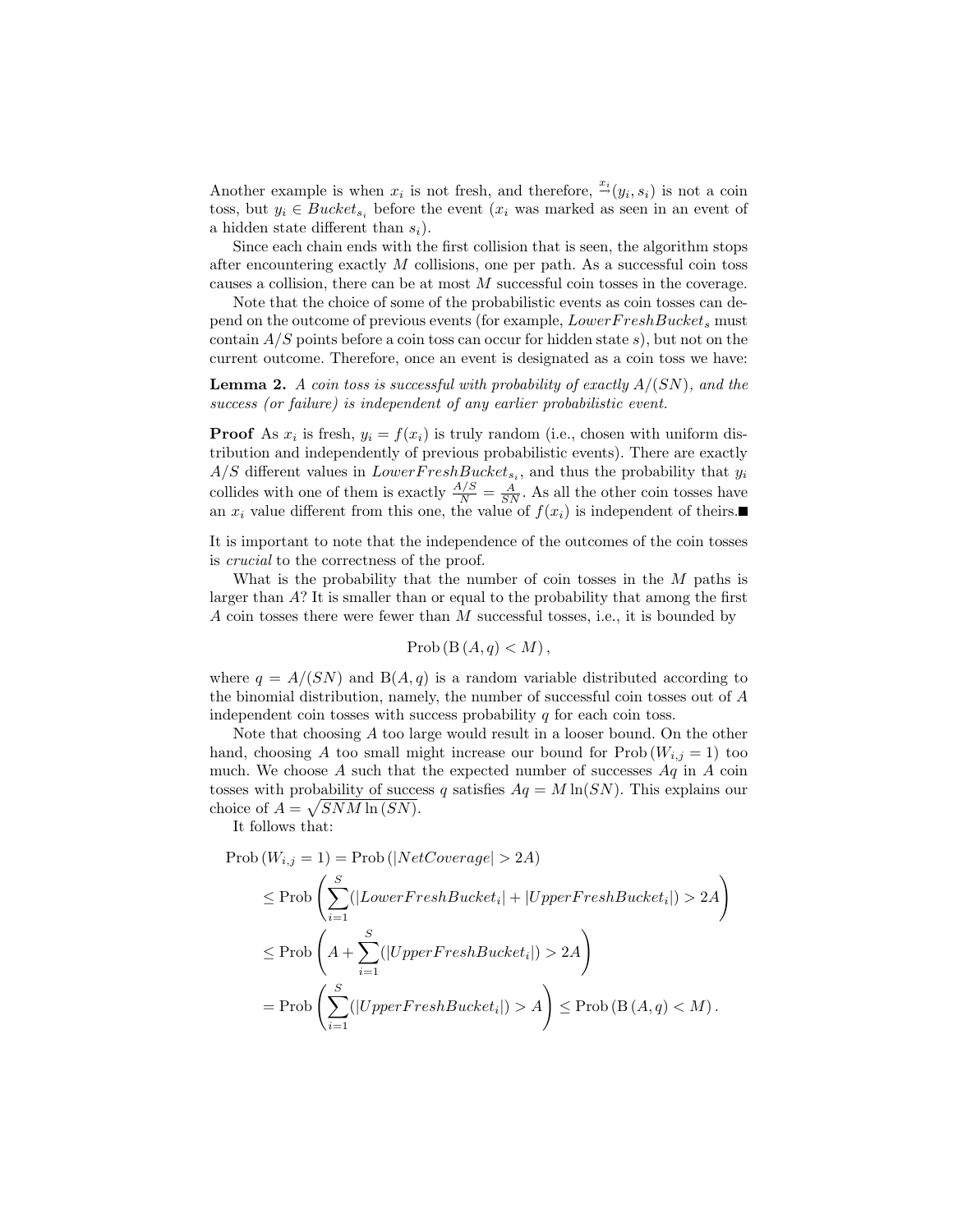The first inequality holds due to the fact that  $\sum_{i=1}^{S}(|LowerFreshBucker_i| +$  $|UpperFreshBacket_i| > |NetCoverage|$ . The last inequality holds as the number of coin tosses upper bounds  $\sum_{i=1}^{S}(|UpperFreshBacket_i|).$ 

We bound Prob  $(B(A, q) < M)$  by  $M \cdot$  Prob  $(B(A, q) = M)$  because the binomial distribution satisfies  $Prob(B(A, q) = b) > Prob(B(A, q) = b - 1)$  as long as  $b < (A+1)q$ , and in our case  $b \leq M$  while  $(A+1)q = Aq+q = M \ln(NS)+q > M$ (as  $Aq = M \ln(NS)$ ). Therefore, we conclude that

$$
\mathrm{Prob}\left(W_{i,j}=1\right) \leq \mathrm{Prob}\left(\mathrm{B}\left(A,q\right) < M\right) \leq M \cdot \mathrm{Prob}\left(\mathrm{B}\left(A,q\right)=M\right).
$$

#### 3.3 Concluding the Proof

To complete the proof we show that  $\text{Prob}(W_{i,j} = 1) \cdot \text{#c}$  is very close to zero by bounding  $\#c \cdot M \cdot \text{Prob}(B(A,q) = M)$ .

In the following equations, we use the bound  $\binom{x}{y} \leq x^y/y! \leq (xe/y)^y$ , since from Stirling's approximation  $y! \ge (y/e)^y$ . We bound  $(1-q)^{-M}$  by estimating that  $q = \frac{A}{SN} = \sqrt{\frac{M \ln(SN)}{SN}} = \sqrt{\frac{\ln(SN)}{SN^{1-\alpha}}}$  is very close to 0, certainly lower than 0.5 (recall that  $M = N^{\alpha}$ , and  $\alpha < 1$ ). Thus,  $1 - q > 0.5$ , and  $(1 - q)^{-M} < 2^M$ . Moreover, as  $q > 0$  is very close to 0, we approximate  $(1 - q)^A$  as  $e^{-Aq}$ .

Since each column in  $W$  is defined by a subset of  $M$  out of the  $NS$  start points,  $\#c = \binom{NS}{M}$ , and thus

 $\#c \cdot M \cdot \text{Prob}(B(A,q) = M)$ 

$$
= {NS \choose M} M {A \choose M} (q)^M \cdot (1-q)^{A-M} \leq Me^{-Aq} \left( \frac{2e^2 A q N S}{M^2} \right)^M
$$

and substitute  $Aq = M \ln(SN)$ 

$$
=Me^{-M\ln(NS)}\left(\frac{2e^2NSM\ln(NS)}{M^2}\right)^M = M(NS)^{-M}\left(\frac{2e^2NS\ln(NS)}{M}\right)^M
$$

$$
=M\left(\frac{2e^2\ln(NS)}{M}\right)^M = N^{\alpha}\left(\frac{2e^2\ln(NS)}{N^{\alpha}}\right)^{N^{\alpha}}.
$$

When  $N \to \infty$  the expression converges to zero, which concludes the proof.

### 4 A Lower Bound for S

We now analyze the minimum  $S$  required by the scheme. By Section 3, the net coverage of even the best set of M chains contains at most  $2\sqrt{SNM\ln(SN)}$ distinct  $y_i$  values. To make the success probability at least one half, we need a net coverage of at least  $N/2$ . Therefore (recalling that  $S \leq N$ ),

$$
N/2 \le 2\sqrt{SNM\ln(SN)} \le 2\sqrt{SNM\ln(N^2)}.
$$

From this, we derive a rigorous lower bound on the number of hidden states in any tradeoff scheme which covers at least half the images for almost all f:

$$
S \ge \frac{N}{32M\ln N}.
$$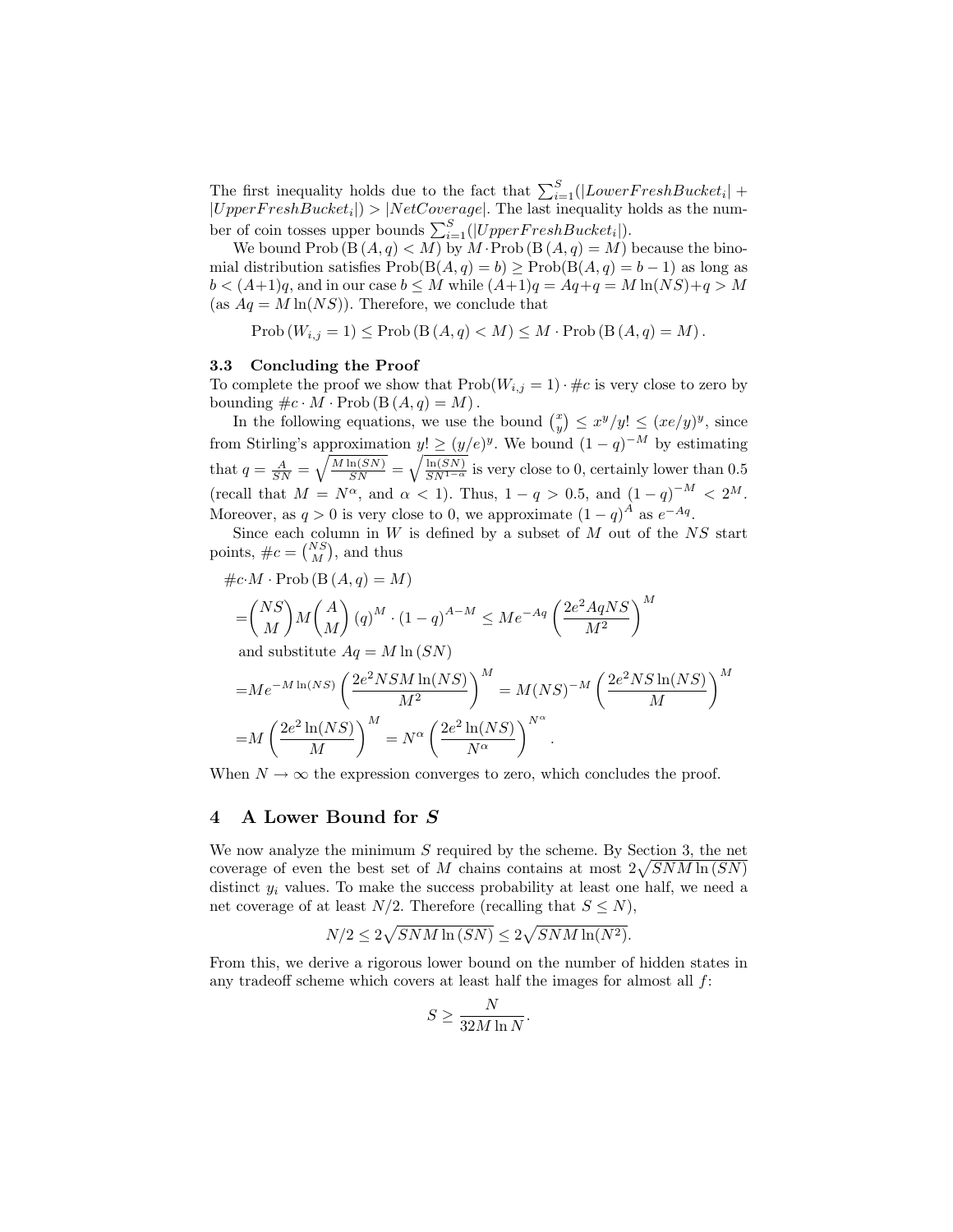# 5 A Lower Bound on the Time Complexity

So far we bounded the net coverage of the matrix produced by the preprocessing phase. In order to use this result to bound the running time of the online phase, we have to make an assumption on the behavior of the online phase.

As a motivation for the assumption consider the following simplistic "proof" for the lower bound on the time to invert an image  $y$ : As shown in the previous section, the preprocessing phase uses at least  $S \geq \frac{N}{32M \ln N}$  hidden states for the overwhelming majority of the functions. How much time is spent per hidden state? The online algorithm assumes that  $y$  is covered by the table with some hidden state, but it does not know with which. Therefore, for each hidden state  $s_i$ , the algorithm tries y with  $s_i$  by repeatedly applying h on  $(y, s_i)$  until it can rule out  $s_i$  as the correct hidden state. The expected number of applications of h is at least the width of the matrix (i.e.,  $\frac{N}{2M}$ ). Multiply the number of hidden states by the expected running time per hidden state to receive the "bound":

$$
T \ge \frac{N^2}{64M^2 \ln N}.
$$

However, it should be clear that this proof is incorrect, since there can be a correlation between the hidden state and the length of the path we have to explore. One example of such a correlation is the Rainbow scheme, in which some hidden states appear only near the end points. Moreover, there can be more hidden states close to the end points than hidden states far from the end points, which shifts the average run per hidden state towards the end points.

In the rest of the section we rigorously lower bound the running time in the worst case, based only on the following assumption:

 $-$  Given y, the online algorithm works by sequentially trying the hidden states (in any order). For each hidden state s, it applies h on  $(y, s)$  at least  $t_s$ times in case  $(y, s)$  does not appear in a chain in the matrix, where  $t_s$  is the largest distance from any point with hidden state  $s$  in the matrix to its corresponding end point. In some cases (e.g., the Rainbow scheme) each  $t<sub>s</sub>$  is a known constant. In other cases, the  $t<sub>s</sub>$  values can depend on the specific matrix that results from the precomputation (and thus depend on the function f). The algorithm might not know the exact value of  $t_s$ , but can use any upper bound on  $t_s$  to limit the length of the chains it traverses, and in this case, its running time will be longer than our bound.

The assumption can be seen as a combination of three smaller principles: First, all the points in the precomputed matrix must be reachable by the online algorithm (therefore, if a point  $(y, s)$  appears in the matrix in a column which is  $t<sub>s</sub>$  steps away from the end point, the algorithm must develop the chain for image y and hidden state s for at least  $t_s$  links). Second, the algorithm cannot tell one image from another (therefore, the algorithm must develop the chain for at least  $t_s$  links not only for that y, but also for all images tried with hidden state s). Third, the algorithm cannot know if an image  $y$  is covered by the matrix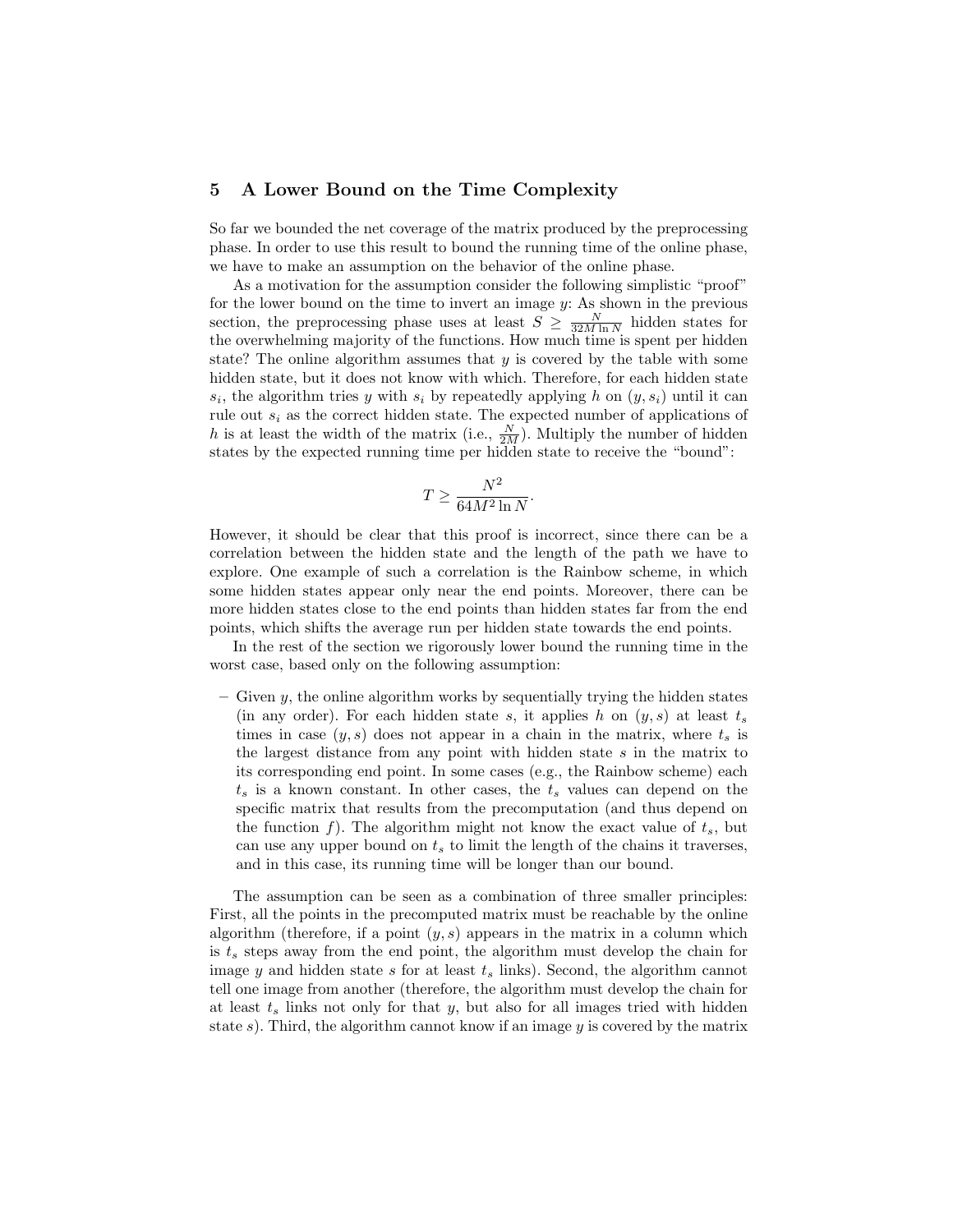of the preprocessing, and assuming that it is covered, with which hidden state (therefore, all hidden states must be tried).

As a preparation for the proof, shift the chains in the matrix until their end points are aligned in the rightmost column. Consider the  $l = \frac{N}{4M}$  columns which are adjacent to the end points. The sub-matrix which constitutes these  $l$  columns contains at most  $N/4$  different images  $f(x)$ . We call this sub-matrix the right sub-matrix, and the rest of the matrix the *left sub-matrix*. As  $M = N^{\alpha}$ , *l* is large enough so we can round it to the nearest integer (with negligible effect).

The worst case (with regards to the time complexity) is when the input  $y$  to the algorithm is not an image under  $f$ , or  $y$  is an image under  $f$  but is not covered by the matrix. Then, the time complexity is at least the sum of all the lengths  $t<sub>s</sub>$ . We divide the hidden states into two categories: *short hidden states* for which  $t_s \leq l$ , and long hidden states for which  $t_s > l$ . We would like to show that the number of long hidden states  $S_L$  is large, and use the time complexity spent just on the long hidden states as a lower bound on the total time complexity.

The net coverage of  $f(x)$  images in the left sub-matrix must be at least  $N/4$  images which do not appear in the right sub-matrix (since the total net coverage is at least  $N/2$ ). Note that all the  $N/4$  images in the left sub-matrix must be covered only by the  $S_L$  long hidden states, as all the appearances of short hidden states are concentrated in the right sub-matrix. In other words, the left sub-matrix can be viewed as a particular coverage of at least  $N/4$  images by  $M$  continuous paths that contain only the  $S_L$  long hidden states.

It is not difficult to adapt the coverage theorem to bound the coverage of the left sub-matrix (using only long hidden states). The combinatorial heart of the proof remains the same, but the definitions of the events are slightly changed. For more details see Appendix A. The adapted coverage theorem implies that in order to have a net coverage of at least  $N/4$  images, the number of long hidden states must satisfy

$$
S_L \ge \frac{N}{64M\ln((SN)^2)} \ge \frac{N}{256\ln N}
$$

for an overwhelming majority of the functions. Since for each long hidden state  $t_s \geq l$ , the total time complexity in the worst case is at least

$$
T \ge l \cdot S_L \ge \frac{N}{4M} \frac{N}{256 M \ln N} \ge \frac{1}{1024 \ln N} \frac{N^2}{M^2}.
$$

Note that we had to restrict the length of  $t_s$  such that it includes all occurrences of the hidden state  $s$  in the matrix, as otherwise (and using the unlimited preprocessing), each chain could start with a prefix consisting of all the values of  $f(x)$ , and thus any image in the rest of the chain (the suffix) cannot be a fresh occurrence. The algorithm can potentially encode in the hidden state information about the  $x_i$  and  $f(x_i)$  values seen in the prefix, in such a way that it can change the probability of collision (and in particular, avoid collisions). Note that the preprocessed chains in this case are very long, but the online phase can be very fast if it covers only short suffixes of each path. As a result, we cannot use the methods of our proof without making the assumption.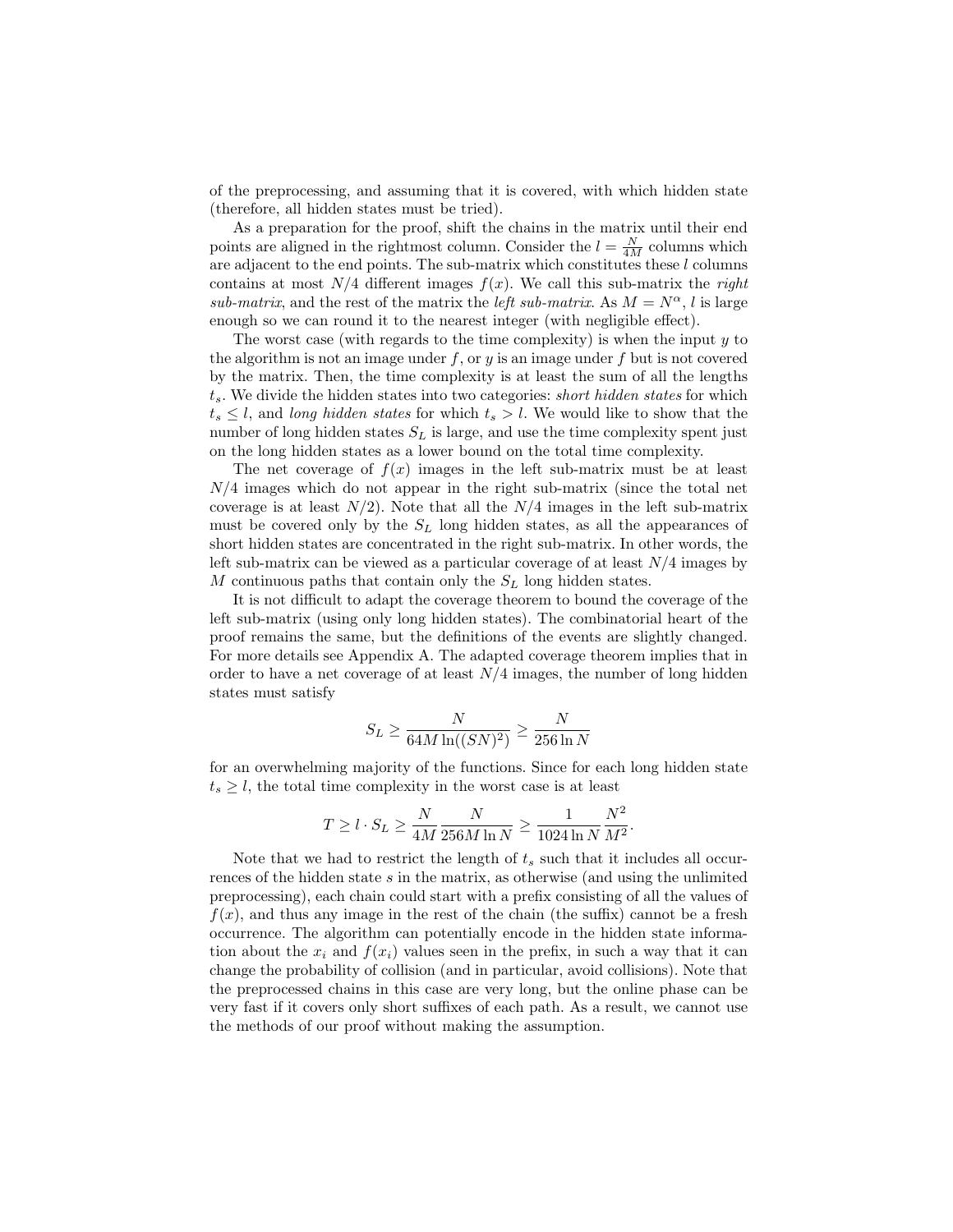See [3, Appendix 5.9] for an algorithm that violates the assumption by spending less time on each one of the many wrong guesses of the hidden state compared to the correct guess of the hidden state. The key idea is to use a new variant of Hellman's method with distinguished points: Let  $p$  be the probability of a point to be distinguished. As a result, the expected chain length is about  $p^{-1}$ , and the standard deviation is also about  $p^{-1}$ . The algorithm takes advantage of the large variation in length by trying  $k$  times more start points than we need, and storing in the table only the longest chains. The resulting matrices are called stretched matrices. The gain in time is achieved due to two facts: First, we have to search fewer tables (as each table covers more values due to the longer chains). Second, we spend on average only  $p^{-1}$  applications of h on each wrong guess of the hidden state (which is several times shorter than the average chain length in the matrix). The marginal gain in time decreases fast as  $k$  grows larger (as we gain from the tail of the distribution). A few experimental results show that by trying four times as many start points  $(k = 4)$  during the preprocessing, we can save a factor of about 4 in the time complexity of the online algorithm, and with  $k = 8$  we can save a factor of about 4.8. Note that these results are based only on the expected size of the coverage, and ignore other issues such as the time spent on false-alarms.

### 5.1 A Lower Bound on the Time Complexity of Cryptanalytic Time/Memory/Data Tradeoffs

The common approach to construct a time/memory/data tradeoff is to use an existing time/memory tradeoff, but reduce the coverage (as well as the preprocessing) of the table by a factor of  $D$ . Thus, out of the  $D$  images, one is likely to be covered by the table. The decreased coverage reduces the number of hidden states, and thus the time complexity per image is reduced by a factor of  $D^3$ . However, the online algorithm is applied  $D$  times in the worst case (for the  $D$ images), which results in an overall decrease in the time complexity by a factor of  $D^2$  (note that the D time/memory tradeoffs can be executed in parallel, which can reduce the average time complexity in some cases). Using similar arguments and assumptions to the ones in the case of time/memory tradeoff, and assuming that the net coverage of the table is at least  $N/(2D)$ , it follows that the worst-case time complexity can be lower bounded by

$$
T'\geq D\frac{1}{1024D^3\ln N}\frac{N^2}{M^2}=\frac{1}{1024D^2\ln N}\frac{N^2}{M^2}.
$$

Note that this analysis works for cases where  $D$  is not too large (and thus  $S$  is larger than 1). Otherwise, a tighter bound can be reached as S cannot be lower than 1 (but the bound itself is correct for all choices of  $D$ ).

#### 6 Notes on Rainbow-Like Schemes

6.1 A Note on the Rainbow Scheme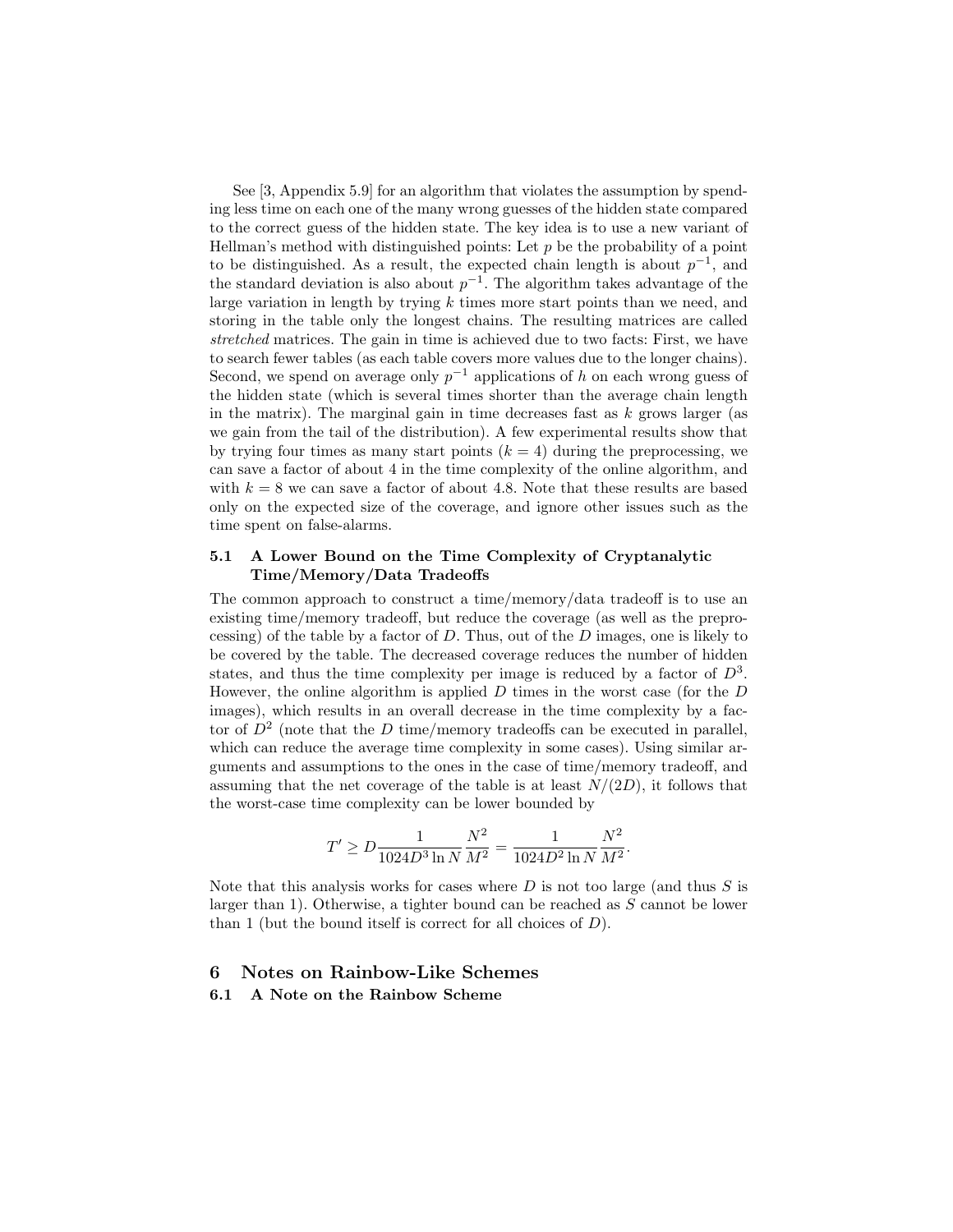The worst-case time complexity of the original Rainbow scheme was claimed to be half that of Hellman's scheme. However, the reasoning behind the claim estimates  $M$  by considering only the number of start points and end points, and completely disregards the actual number of bits that are needed to represent these points. What [14] ignores is that the start points and end points in Hellman's scheme can be represented by half the number of bits required in the Rainbow scheme. If we double  $M$  in Hellman's scheme to get a fair comparison, we can reduce  $T$  by a factor of four via the time/memory tradeoff, which actually outweights the claimed improvement by a factor of two in the Rainbow scheme (ignoring issues such as the number of false alarms, which are difficult to analyze). The basic idea is that the starts points need not be chosen at random. For example in Hellman's scheme (with  $T = M = N^{2/3}$ ), the first 1/3 of the bits in a start point can be chosen to be zero. The second  $1/3$  of the bits can be chosen to be identical to the table number, and the last 1/3 of the bits can be chosen to be an index of the row. Only the last 1/3 of the bits have to be actually stored in memory (i.e., we need only  $(\log N)/3$  bits for each start point). In Rainbow tables by contrast, we can choose the first 1/3 of the bits to be zero, but as there is only one table, the remaining 2/3 of the bits must be the index. Thus, we have to store twice as many bits for each start point compared to Hellman's scheme. In both methods the number of bits that are required to store end points is considerably smaller than the number of bits that are required for the start points (and we therefore ignore it): The end points in Hellman (and Rainbow) can be compressed by storing only a little more than the last  $(\log N)/3$  bits (respectively,  $2(\log N)/3$ ) bits). Moreover, as the end points are sorted (and thus the difference between subsequent end points is expected to be small), we can further compress the end points by storing only the differences between subsequent end points.

#### 6.2 Notes on Rainbow Time/Memory/Data Tradeoffs

The original Rainbow scheme does not provide a time/memory/data tradeoff, but only a time/memory tradeoff. A possible adaptation of the Rainbow scheme to time/memory/data tradeoffs is presented in [7], but the resulting tradeoff curve of  $TM^2D = N^2$  is far inferior to the  $TM^2D^2 = N^2$  curve presented in [6] for the Hellman method. We suggest two new ways of implementing a Rainbowbased time/memory/data tradeoff, with a curve similar to [6]. In both ways, we reduce the number of colors in the table, but the colors are organized in different ways along the chains. This section describes the key ideas of the new methods; the full analysis (which was verified by computer simulations) can be found in [3].

The first method is to reduce the number of colors to S by repeating the series of colors t times:

$$
f_0f_1f_2...f_{S-1}f_0f_1f_2...f_{S-1}f_0f_1f_2...f_{S-1}...f_0f_1f_2...f_{S-1},
$$

we call the resulting matrix a *thin-Rainbow* matrix. The stateful random graph can be described by  $x_i = y_{i-1} + s_{i-1} \pmod{N}$  and  $s_i = s_{i-1} + 1 \pmod{S}$ .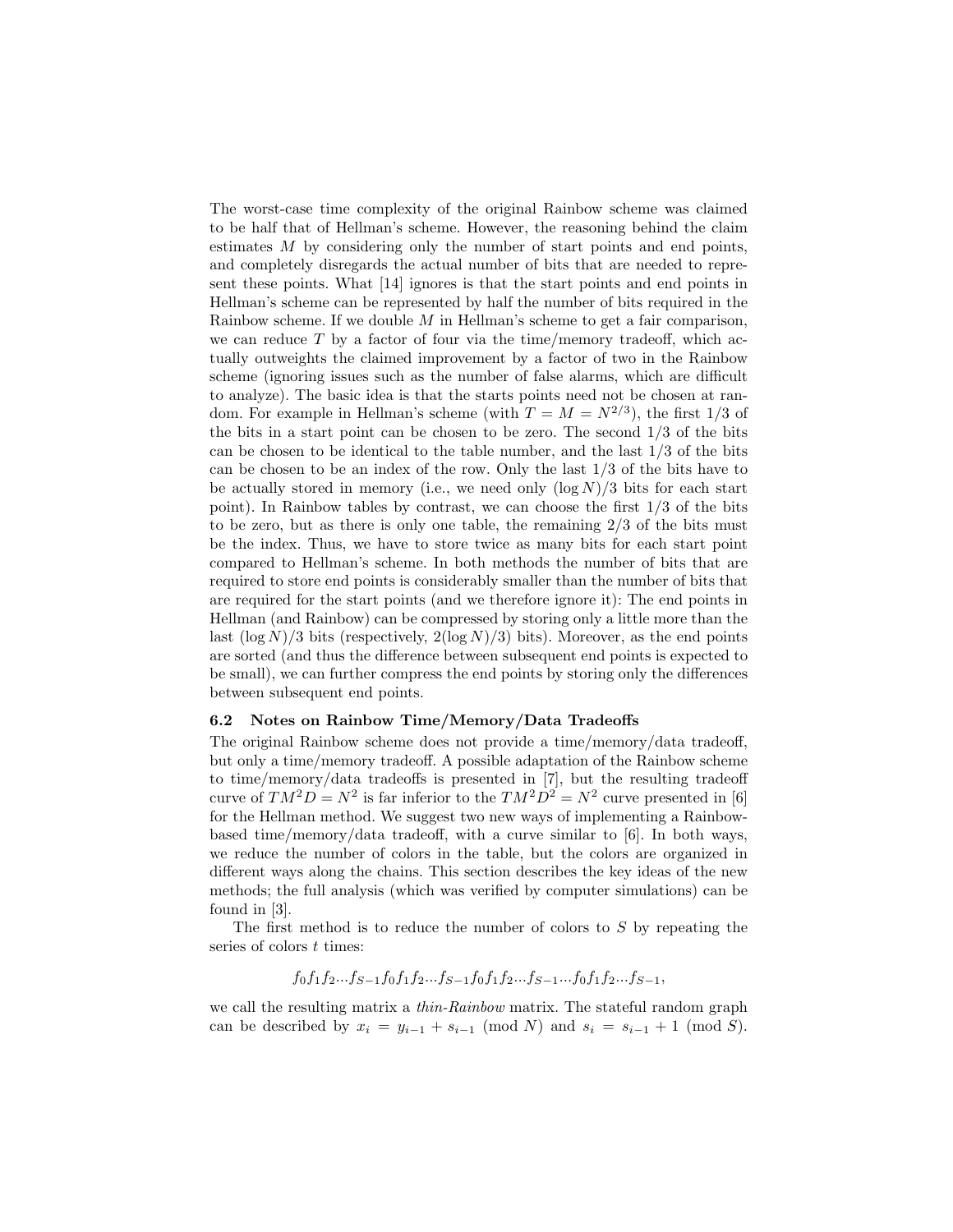The resulting tradeof<sup>7</sup> is  $TM^2D^2 = N^2$ , which is similar to the tradeoff in [6], i.e., we lose the claimed improvement (by a factor of 2) of the original Rainbow time/memory tradeoff. However, like the Rainbow scheme, this method still requires twice as many bits to represent its start points, and thus it is slightly inferior to [6]. In the online phase, each color is sequentially tried by continuing the chain for at most  $tS$  links.

As a preliminary to the second method, consider a scheme in which we group the colors together in groups of  $t$ , and thus a typical row looks like:

$$
\underbrace{f_0f_0f_0...f_0}_{t \text{ times}}\underbrace{f_1f_1f_1...f_1}_{t \text{ times}}\underbrace{f_2f_2f_2...f_2}_{t \text{ times}}\cdots \underbrace{f_{S-1}f_{S-1}.f_{S-1}...f_{S-1}}_{t \text{ times}},
$$

we call the resulting matrix a *thick-Rainbow* matrix. Note, however, that during the online phase the algorithm needs to guess not only the "flavor"  $i$  of  $f_i$ , but also the phase of  $f_i$  among the other  $f_i$ 's (except for the last  $f_i$ ). In fact, the hidden state is larger than  $S$  and includes the phase, as the phase affects the development of the chain. Therefore, the number of hidden states is  $t(S-1)+1$  (which is almost identical to the number of hidden states in the original Rainbow scheme), and we get an inferior tradeoff of  $TM^2D = N^2$ . On the other hand, in some cases we retain the claimed savings of 2 in the time complexity. This example demonstrates the difference between "flavors" of  $f$  and the concept of a hidden state.

We propose to implement a Rainbow-based time/memory/data tradeoff by using the notion of distinguished points not only to determine the end of the chain, but also to determine the points in which we switch from one flavor of  $f$ to the next. In this case, the number of hidden states is equal to the number of flavors, and does not have to include any additional information. We can specify U as:  $x_i = y_{i-1} + s_{i-1} \pmod{N}$ , and if  $y_{i-1}$  is special, then  $s_i = s_{i-1} + 1$ (mod S) else  $s_i = s_{i-1}$ , where  $y_{i-1}$  is special if its log<sub>2</sub>t bits are zeros. We call the resulting matrix a fuzzy-Rainbow matrix, as each hidden state appears in slightly different locations in different rows of the matrix. In the online phase, the colors are tried in the same order as in the Rainbow scheme. Analysis shows that the tradeoff curve is  $2TM^2D^2 = N^2 + ND^2M$ , with  $T \ge D^2$ . The factor two savings is gained when  $N^2 \gg ND^2M \Rightarrow D^2M \ll N$  (which happens when two savings is gained when  $N^2 \gg N D^2 M \Rightarrow D^2 M \ll N$  (which happens when  $T \gg D^2$ ). The number of disk accesses is about  $\sqrt{2T}$ , when  $D^2 M \ll N$ , but is never more than in thin-Rainbow scheme for the same memory complexity.

# 7 Summary

In this paper, we proved that in our very general model, and under the natural assumption on the behavior of the online phase, there are no cryptanalytic time/memory tradeoffs which are better than existing time/memory tradeoffs, up to a logarithmic factor.

<sup>7</sup> When we write a time/memory/data tradeoff curve, the relations between the parameters relate to the expected worst-case behavior when the algorithm fails to invert y, and neglecting false-alarms.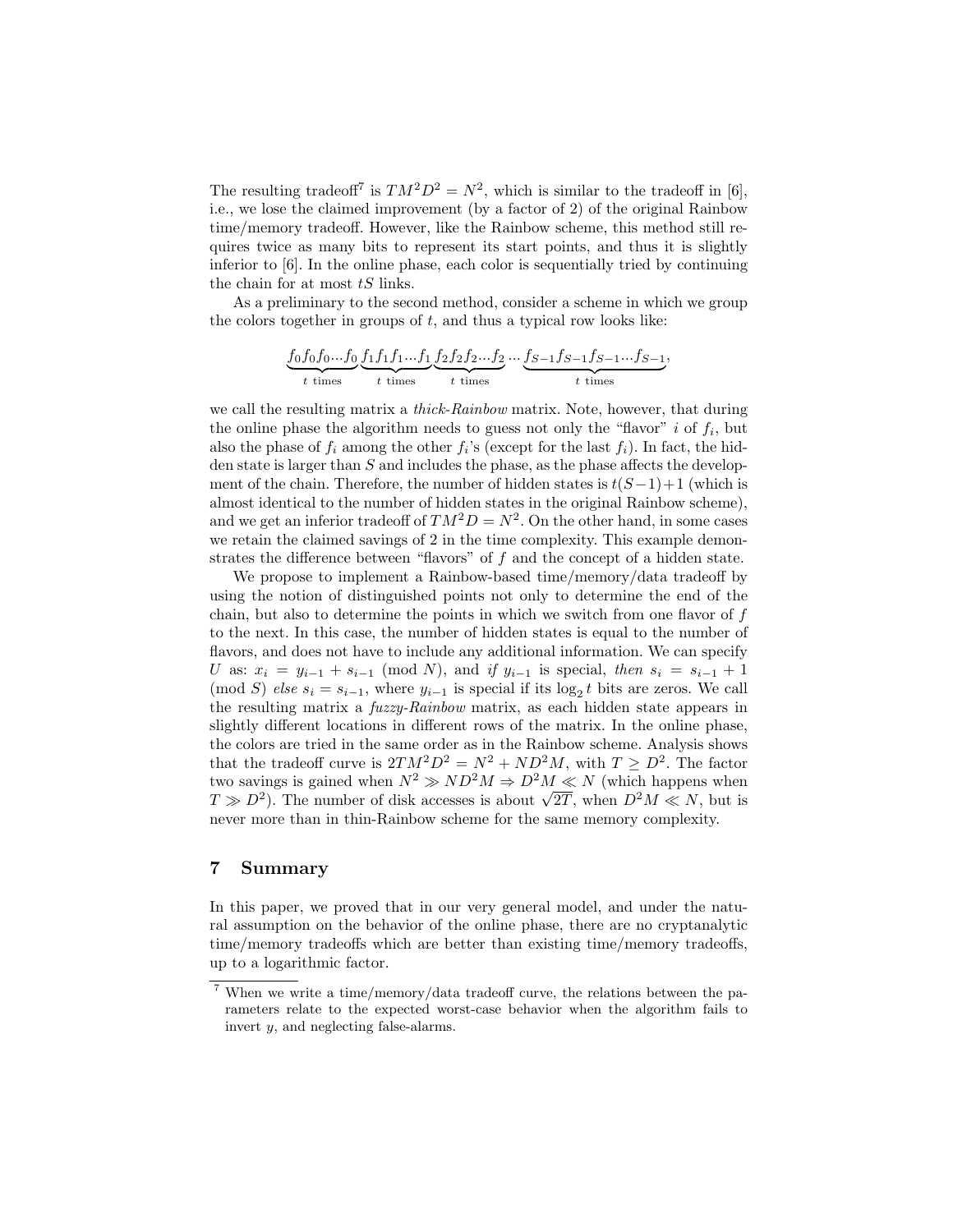# Acknowledgements

We would like to thank Joel Spencer for his contribution to the proof of the single table coverage bound in 1981, and Eran Tromer for his careful review and helpful comments on earlier versions of the paper. The second author was supported in part by the Israel MOD Research and Technology Unit.

# References

- 1. Gildas Avoine, Pascal Junod, Philippe Oechslin, Time-Memory Trade-Offs: False Alarm Detection Using Checkpoints (Extended Version),
	- Available online on http://lasecwww.epfl.ch/pub/lasec/doc/AJO05a.pdf, 2005.
- 2. Steve Babbage, A Space/Time Tradeoff in Exhaustive Search Attacks on Stream Ciphers, European Convention on Security and Detection, IEE Conference Publication No. 408, 1995. Also presented at the rump session of Eurocrypt '96. Available online on http://www.iacr.org/conferences/ec96/rump/.
- 3. Elad Barkan, Cryptanalysis of Ciphers and Protocols, Ph.D. Thesis, http://www.cs.technion.ac.il/users/wwwb/cgi-bin/tr-info.cgi?2006/PHD/ PHD-2006-04, 2006.
- 4. Eli Biham, How to decrypt or even substitute DES-encrypted messages in  $2^{28}$  steps, Information Processing Letters, Volume 84, Issue 3, pp. 117–124, 2002.
- 5. Alex Biryukov, Some Thoughts on Time-Memory-Data Tradeoffs, IACR ePrint Report 2005/207, http://eprint.iacr.org/2005/207.pdf, 2005.
- 6. Alex Biryukov, Adi Shamir, Cryptanalytic Time/Memory/Data Tradeoffs for Stream Ciphers, Advances in Cryptology, proceedings of Asiacrypt 2000, Lecture Notes in Computer Science 1976, Springer-Verlag, pp. 1–13, 2000.
- 7. Alex Biryukov, Sourav Mukhopadhyay, Palash Sarkar, Improved Time-Memory Trade-Offs with Multiple Data, proceedings of SAC 2005, LNCS 3897, pp. 110– 127, Springer-Verlag, 2006.
- 8. Johan Borst, Bart Preneel, Joos Vandewalle, On the Time-Memory Tradeoff Between Exhaustive Key Search and Table Precomputation, Proceedings of 19th Symposium on Information Theory in the Benelux, Veldhoven (NL), pp. 111–118, 1998.
- 9. Amos Fiat, Moni Naor, Rigorous Time/Space Tradeoffs for Inverting Functions, STOC 1991, ACM Press, pp. 534-541, 1991.
- 10. Amos Fiat, Moni Naor, Rigorous Time/Space Tradeoffs for Inverting Functions, SIAM Journal on Computing, 29(3): pp. 790-803, 1999.
- 11. Martin E. Hellman, A Cryptanalytic Time-Memory Trade-Off, IEEE Transactions on Information Theory, Vol. IT-26, No. 4, pp. 401–406, 1980.
- 12. Il-Jun Kim, Tsutomu Matsumoto, Achieving Higher Success Probability in Time-Memory Trade-Off Cryptanalysis without Increasing Memory Size, IEICE Transactions on Fundamentals, Vol. E82-A, No. 1, pp. 123–129, 1999.
- 13. Koji Kusuda, Tsutomu Matsumoto, Optimization of Time-Memory Trade-Off Cryptanalysis and Its Application to DES, FEAL-32, and Skipjack, IEICE Transactions on Fundamentals, Vol. E79-A, No. 1, pp. 35–48, 1996.
- 14. Philippe Oechslin, Making a Faster Cryptanalytic Time-Memory Trade-Off, Advances in Cryptology, proceedings of Crypto 2003, Lecture Notes in Computer Science 2729, Springer-Verlag, pp. 617–630, 2003.